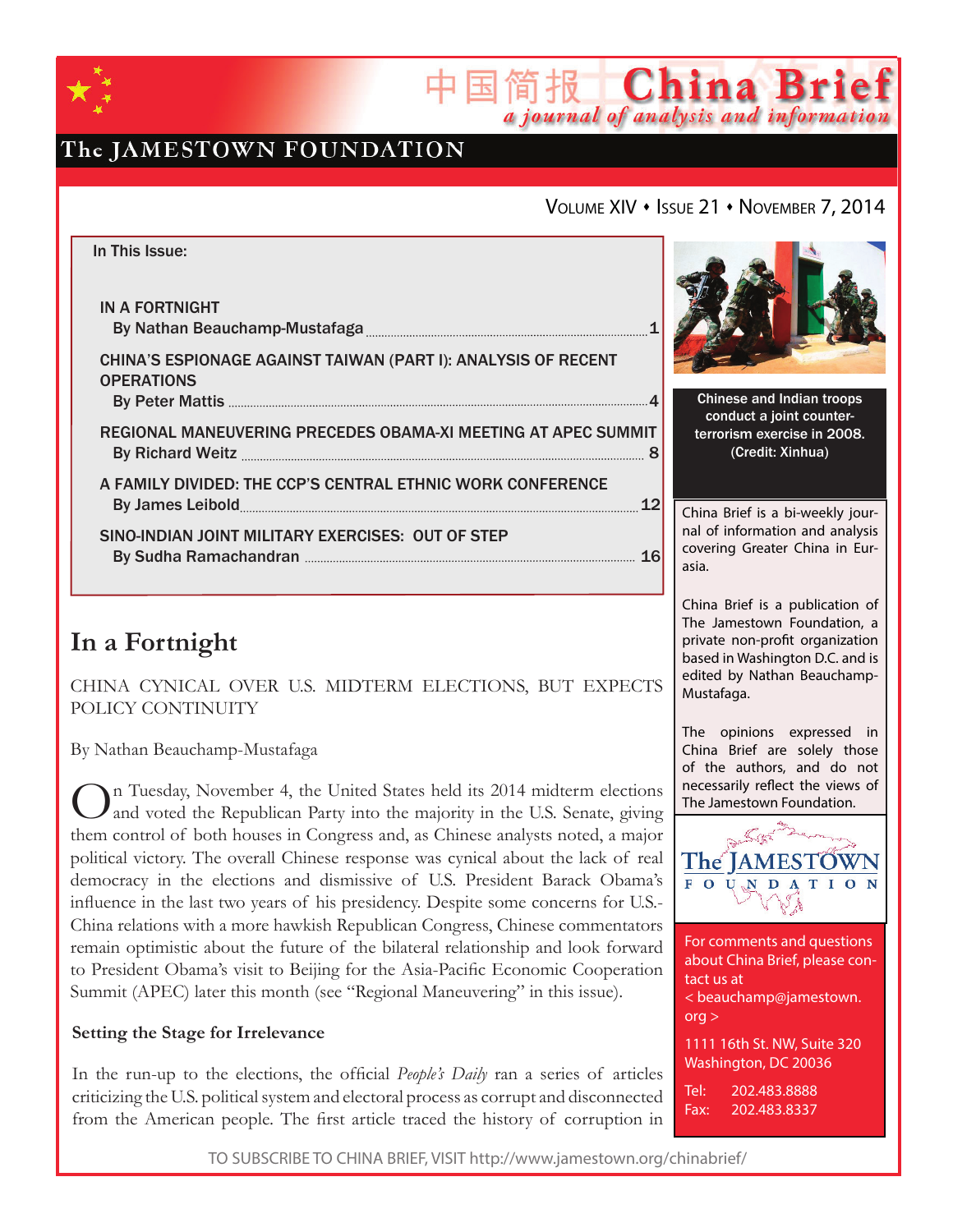the United States and asked "is American-style 'legal' corruption democratic?" (*People's Daily*, October 15). The second article discussed "money-dominated politics" and explained the two major recent U.S. Supreme Court decisions—*Citizens United* in 2010 and *McCutcheon* this April—that "released the tiger of 'dark money' out of its cage" (*People's Daily*, October 20). The article documented the "arms race" in fundraising by profiling major corporate and individual campaign donors, including Microsoft and Google, and quoted former U.S. Vice President Al Gore as saying, "Our democracy has been invaded." A third article focused on the "moral and political issue" of income inequality in the United States and concluded that "as more special interest groups control a greater voice in public policy…the U.S. political system has turned cold to the appeals of the poor" (*People's Daily*, October 27). The last article documented the endemic "disease" of corruption in Alabama and declining interest in politics, leaving people more susceptible to campaign advertising (*People's Daily*, October 31). The article asserted that "the United States is unable to drive money out of politics" because it is too "proud" of its electoral system.

These articles were seemingly intended to set a cynical and dismissive tone for China's domestic audience that elections are unrepresentative, easily manipulated and an inferior form of governance compared to China's own socialist system. The message also applied to the United States—with so much dysfunction and malaise in Washington, how can the U.S. government attempt to critique China's meritocratic political system? This much was made clear in comments by Chinese Ambassador to the United States, Cui Tiankai, published on Election Day. Ambassador Cui remarked on the unpredictable nature of U.S. political candidates: "In the United States, you could have somebody just a few years ago totally unknown to others, and all of a sudden he or she could run for very high office because you use all kinds of media… [and] Super PACS […] in China, you cannot have somebody from a village who the next day could be a national candidate for president. That's impossible" (*Foreign Policy*, November 4).

## **Bad Omen for U.S. Political System**

The "United States' most expensive midterm elections ever" "shuffled the political deck" and left President Obama as a "lame duck" president for his remaining

# ChinaBrief **ChinaBrief** Volume XIV • Issue 21 • November 7, 2014

two years in office (*Global Times*, November 5, Xinhua, November 5). Diao Daming, a researcher at the Chinese Academy of Social Sciences's Institute of American Studies, argued that Democrats performed poorly at the polls because despite the improved employment numbers, the U.S. people have not yet felt the benefits, enabling Republicans to focus on jobs; and Obama's low approval rating—tied to the Affordable Care Act website, Veterans Affairs hospitals, the illegal immigration crisis, Ferguson, Ukraine, Iraq and Ebola—hurt the larger party on election night (People's Daily Online, November 5). The article highlighted the continued influence of the Tea Party, citing former House Majority Leader Eric Cantor's primary loss this June—the first since 1899—as foreshadowing that the election will not solve Washington's gridlock. Indeed, one article cited Francis Fukuyama's "vetocracy" argument to predict political paralysis (*Beijing Times*, November 4). Chinese analysts fear inter-party fighting may lead to another government shutdown over the budget or a vote against raising the debt ceiling next March (*Beijing News*, November 3). Chinese analysts also saw former Secretary of State Hilary Clinton's chances for a successful presidential run in 2016 diminished with the Republican's current popularity (*Phoenix*, November 6; *Global Times*, November 6).

## **Short Term Concern, Long Term Faith in Washington's China Policy**

Despite the official Chinese government line that U.S.- China relations will be unaffected by the midterms, the Chinese media uniformly predicted short-term changes to Washington's China policy. Ambassador Cui dismissed expectations or any desire that the midterm elections would impact U.S.-China relations, citing "continuity" between Republican and Democratic governments for China policy (China News, November 5). Xinhua wrote "under Obama's second term, although China-U.S. relations have had twists and turns, there has been still been an overall stable development" (Xinhua, November 5). Xinhua also said that both political parties will maintain positive U.S.-China relations, because it is in their interests and the country's interests.

Diao Daming included a lengthy discussion of the major shakeup in Congress' China and Taiwan lobbies (People's Daily Online, November 5). In the House, 17 out of 127 pro-Taiwan Representatives left office, as well as six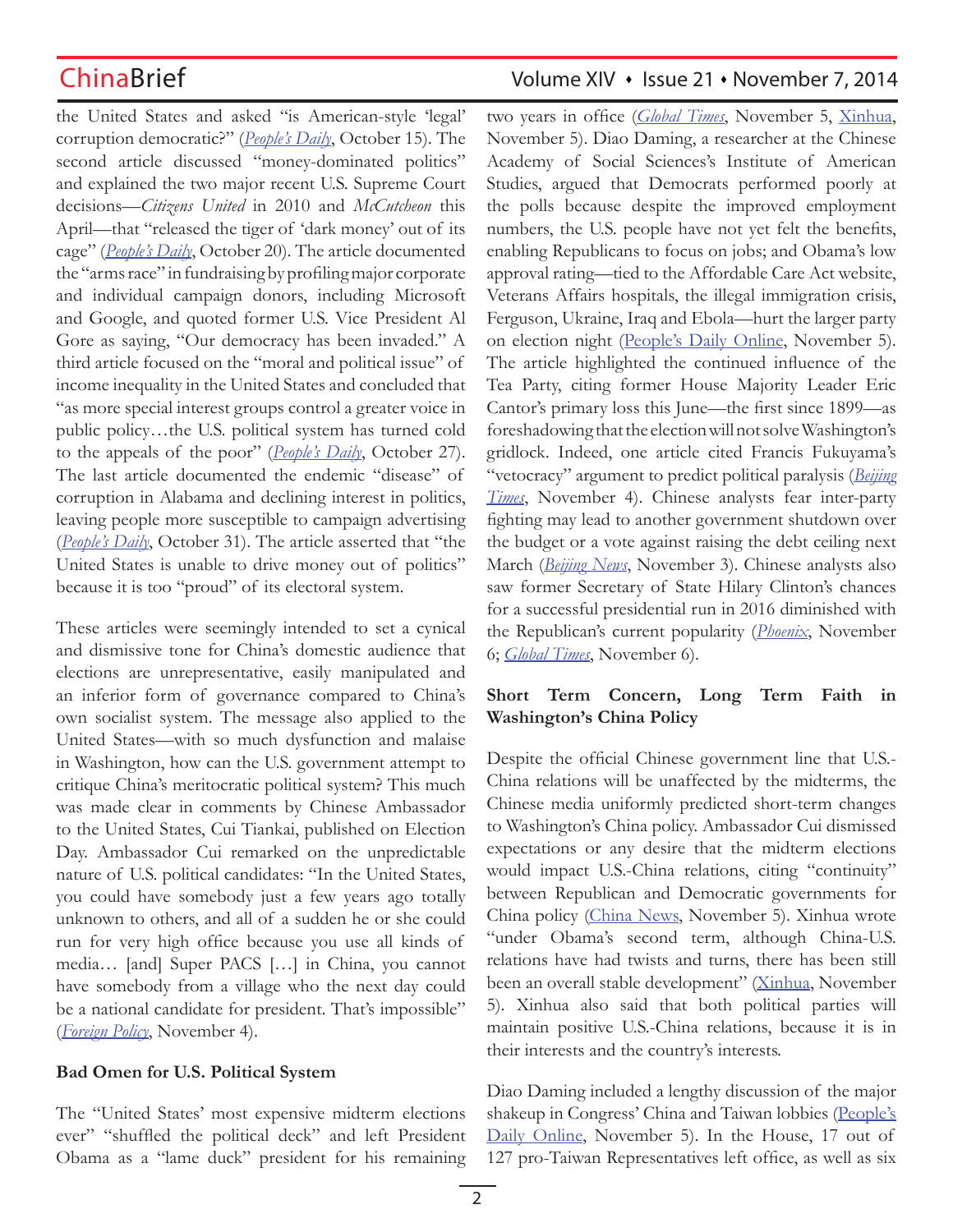of 38 pro-China and eight of 44 U.S.-China Working Group Representatives—including known human rights advocate Frank Wolf and currency stickler Mike Michaud. In the Senate, 11 of 25 pro-Taiwan Senators also left. This led Diao to hope Congress would take a softer line toward China, while *Global Times* argued that Congress will instead be "more wolf-like and more acrimonious toward China," if only because the Republicans will want to oppose President Obama (*Global Times*, November 6). Yet *Global Times* ultimately concluded that U.S.-China relations had seen bigger changes in Congress and had weathered worse periods than now. This means that "the existing system in Washington will not necessarily encourage a radical change in its China policy. As long as we do not deliberately provoke the United States, while their China policy may be contentious and have some incidents, there will also be a certain inertia to it."

With President Obama facing his last two years with an opposition Congress, Diao Daming expects the "Rebalance to Asia" to play a prominent role in Obama's efforts to shape his legacy, as it is his only major foreign policy success (People's Daily Online, November 5). Yet, Diao argued that the Trans-Pacific Partnership (TPP) may now be more difficult to pass through Congress, as certain parts of the Republican Party oppose it. He predicted U.S. foreign policy would be even more limited by domestic constraints, as evidenced President Obama's "inward" decision to not attend the last APEC summit during the 2013 shutdown.

Echoing concerns raised by Ambassador Cui, Diao worried about the damage caused to U.S.-China "trust" by China again becoming a campaign issue. Arguing that the 2008 Financial Crisis returned the economy to the forefront of U.S. politics, Diao claimed China has again become a "foil" for U.S. domestic issues, with the 2006 midterms being dominated by discussions of China as a currency manipulator and the 2010 midterms features vicious anti-China attack ads.

## **Taking Stock**

Chinese criticism of the U.S. political system, especially when done without any introspection about the similar shortcomings of China's own political system, raises the question—does China dismiss U.S. elections out of sincere beliefs, insecurities over political legitimacy at home, or

# ChinaBrief **ChinaBrief** Volume XIV • Issue 21 • November 7, 2014

as a soft power attack on "American exceptionalism?" Despite this cynicism, China does pay a great deal of attention to U.S. politics and Chinese leaders, likely more informed than the average U.S. voter, are able to make sensible predictions about U.S. policy. While China's accurate labeling of President Obama as a "lame duck" may appear to suggest the Chinese government now sees the United States as vulnerable, weak or dysfunctional and thus may take this opportunity to become more assertive, Beijing is unlikely to change its current approach to bilateral relations. Ultimately, U.S.-China relations are so important to Beijing that the Chinese leadership will continue to engage with President Obama, despite the setback of the U.S. midterm election.

*Nathan Beauchamp-Mustafaga is the editor of China Brief.*

### **\*\*\***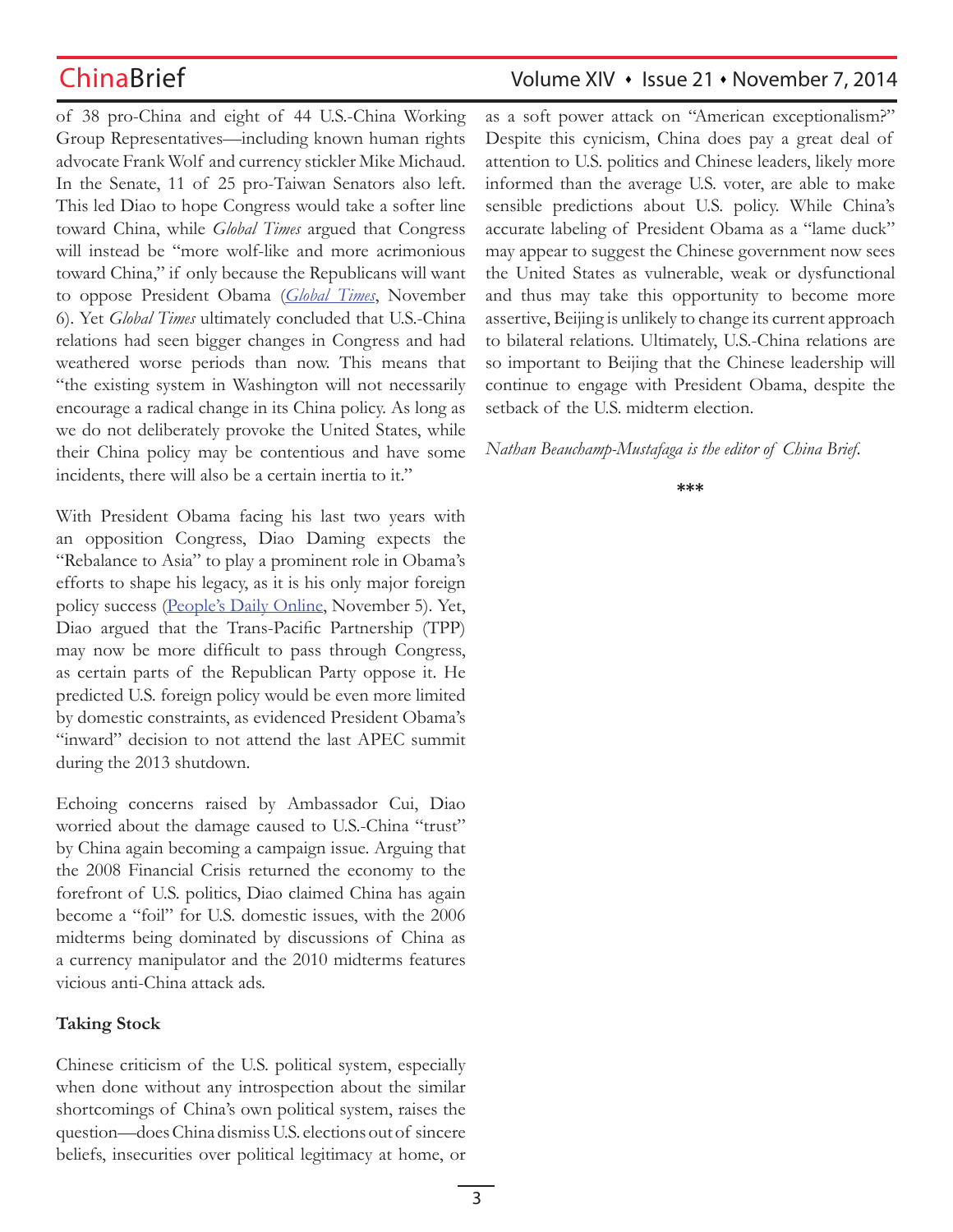# **China's Espionage Against Taiwan (Part I): Analysis of Recent Operations**

By Peter Mattis

The last few weeks put Chinese espionage against Taiwan back into the headlines with a series of arrests and sentencing pronouncements. In the first week of October, a Taiwanese court sentenced Vice Admiral Ko Cheng-sheng, a former deputy commander of the Navy, to 14 months in prison for violating the National Security Act by providing military secrets to a naturalized Australian businessman Shen Ping-kang, whom Chinese intelligence recruited sometime during the 1990s (*Taipei Times*, October 2; *Liberty Times*, September 30). Taiwan's defense attaché in the United States, Major General Li Hsien-sheng, is under investigation for providing secrets to Chinese intelligence after being tangled up in an extramarital affair; yet despite so far failing three polygraph tests, the Taiwanese government denies any investigation (*China Post*, September 25; *Taipei Times*, September 25). Taiwanese security authorities catch a number of Chinese spies every year, making this year no different; however, as the military balance tips ever in China's favor, every secret bought or stolen by China further diminishes any remaining advantages Taiwan has for its self-defense. The last three years of Chinese espionage against Taiwan reinforce the notion that retired Taiwanese officials doing business in China remain the island's greatest weakness.

In this two-part series, the first part will evaluate China's recent intelligence operations against Taiwan and explore the operational implications. The second part will discuss the organizational landscape of Chinese intelligence operations against Taiwan. The Ko case, in particular, highlights new information about the Chinese intelligence bureaucracy and the overlapping roles that many of the agencies have.

## **China's Espionage Campaign Continues**

In the last three years, Taiwan uncovered at least 13 cases, involving more than 23 Taiwanese citizens, and several other suspicious cases still being investigated by the authorities. The predominant Chinese collection targets related to the Taiwanese military, including

# ChinaBrief ChinaBrief Volume XIV • Issue 21 • November 7, 2014

Taiwan's radar and passive early warning detection systems, military exercises (such as Taiwan's major annual exercise Han Kuang), the U.S.-supplied Patriot missile systems, and military mobilization and defense plans as well as command, control, computers, communications, intelligence, surveillance and reconnaissance (C4ISR) infrastructure. The latter specifically included the Po Sheng, Anyu-4 and Shuan-Ji programs that affect unit connectivity, air defense awareness and electronic warfare, respectively (*Taipei Times*, October 3; *Taipei Times*, February 7, 2013).

The most important of these cases was Vice Admiral Ko Cheng-sheng, who retired as a deputy commander of Taiwan's navy. A naturalized Australian citizen of Taiwanese extraction, Shen Ping-kang, recruited him for Chinese intelligence services. This case, however, was not any sort of "false flag" operation in which the admiral was unaware of whom he was dealing with. Shen eventually introduced Vice Admiral Ko to Chinese intelligence officers as well as the United Front Work Department and the Liaison Office of the General Political Department. Moreover, Ko also agreed to work with Shen to recruit subordinate officers in order to create an internal network after he retired from the navy (*Sydney Morning Herald*, October 4; *Taipei Times*, October 3). Reportedly, Taiwanese security officials uncovered Ko and Shen's activities while investigating an espionage case at the Naval Meteorology Oceanography Office (*Want China Times*, April 19, 2013). It remains unclear how much damage Ko caused—he provided at least the late-1990s version of the "Gu'an Combat Plan" for the defense of Taiwan—nor is it clear if Taiwanese authorities have run down all the potential leads from Shen's activities. Amazingly, the sentences handed down at the beginning of October for Ko and Shen are measured not in years but months—14 and 12, respectively (*Taipei Times*, October 3).

The Taiwan Air Force case involving Yuan Hsiao-feng and retired lieutenant Chen Wen-jen also revealed an important vulnerability in the management of classified information. Yuan pulled several flash drives worth of data off of classified military systems to deliver to his Chinese handlers at the Second Department of the PLA's General Staff Department (2PLA). Yuan's theft went undetected before he retired in 2007, suggesting a lack of computer security audits and loose regulations on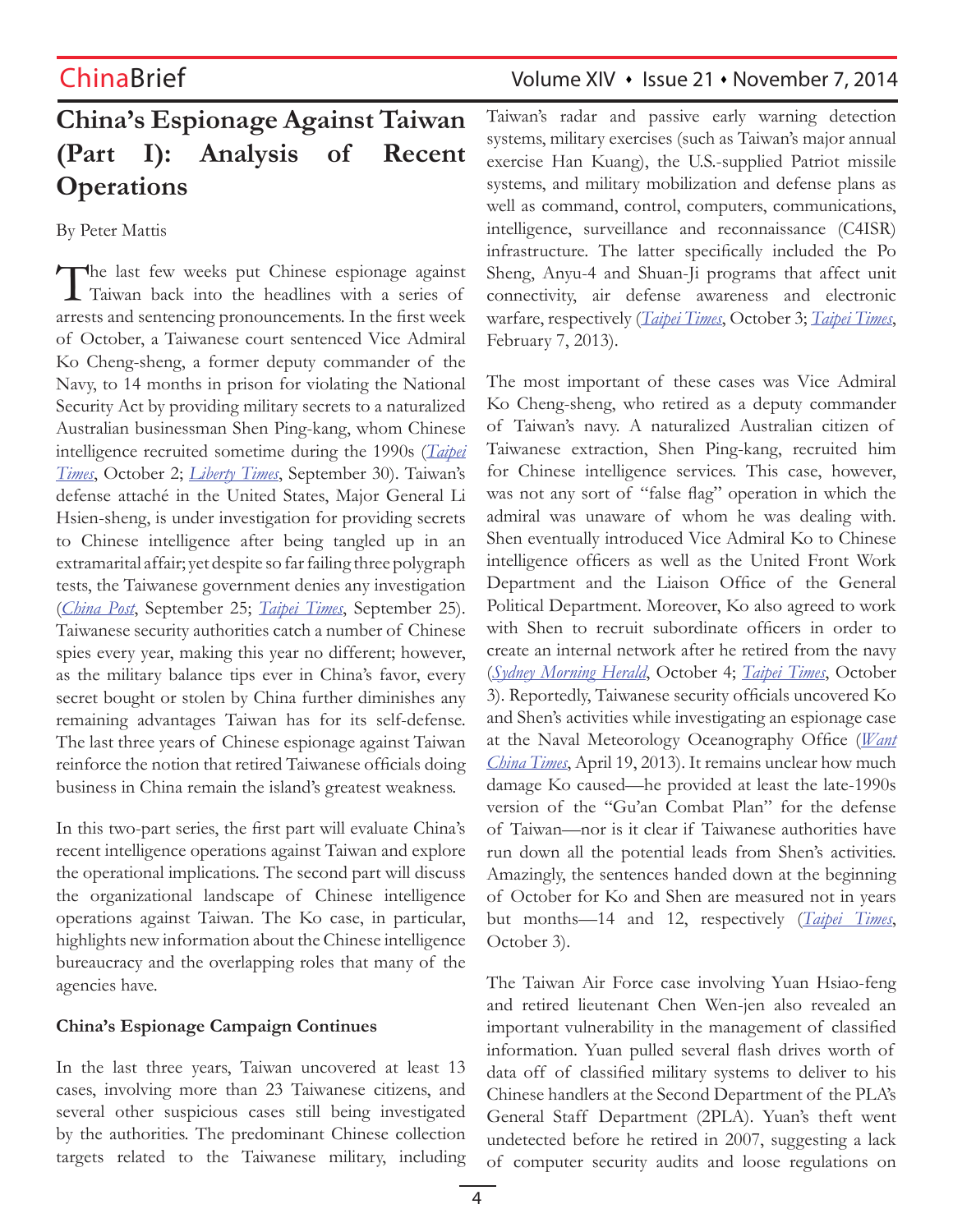portable media devices. Yuan and Chen continued to search for potential agents for the 2PLA to recruit, even after Yuan's retirement in 2007. Their greed proved their undoing as two junior officers, who the pair approached in 2011, reported a recruitment attempt. Ultimately, the 2PLA paid Yuan roughly \$260,000—the figure for Chen or other benefits that his mainland business received remains out of the public eye—but the courts sentenced Yuan to twelve life sentences (*Taipei Times*, February 7, 2013).

One of the few cases where Taiwan authorities have described the China-side of an espionage case involves a well-known fortune reader and senior academic at Taiwan's Central Police University, Wang Chang-yu. Wang traveled regularly and extensively in China for both his academic work and his fortune readings. A Chinese intelligence officer, ostensibly from the Taiwan Affairs Office's Beijing municipal government branch, developed a relationship with Wang, promising that, in exchange for the professor's assistance, he could expand the mainland side of Wang's fortune-telling business. As the relationship developed, Wang was introduced to "Xiao Zhang," who would serve as his principal contact and go-between (*Taipei Times*, June 20, 2012; *Epoch Times*, June 19, 2012).

This is fairly consistent with the tradecraft employed by China in a number of cases, including against the United States, where Chinese intelligence provided couriers and/ or handled the agent using more than one case officer at the same time. Taiwanese-American businessman Kuo Tai-shen—known for his role suborning two U.S. Department of Defense officials—was given a courier, Kang Yuxin, to handle his contact with the 2PLA (U.S. District Court for Eastern Virginia, February 2008). In the case of Glenn Duffie Shriver—a U.S. student who was paid by his Chinese handlers to apply to the Central Intelligence Agency and the U.S. Department of State after his recruitment during his studies in China—one Chinese intelligence official managed the relationship with Shriver, while another more senior official, "Mr. Wu," became part of the operation when money was put on the table (*The Washingtonian*, June 7, 2012; *China Brief*, November 5, 2010).

One of the more aggressive attempts to penetrate Taiwan's intelligence agencies was the Chinese arrest

# ChinaBrief **ChinaBrief** Volume XIV • Issue 21 • November 7, 2014

in 2012 of Lin Linghui, the spouse of a Taiwanese Military Intelligence Bureau (MIB) colonel. The Chinese intelligence service—most likely the Ministry of State Security (MSS)—then contacted the officer in an effort to lure him to China (*China Post*, January 17). Similarly, retired MIB Major Chen Shu-lung lured a government acquaintance to Shanghai, where the acquaintance was interrogated for three days (Central News Agency [Taiwan], October 7, 2013). If this sounds incredible, it is worth remembering that Chinese intelligence in 2006 lured two senior MIB officers to Vietnam with the prospect of a high-level Chinese defector, where they kidnapped the Taiwanese officers and brought them to China (*China Post*, December 12, 2013; Boxun, July 20, 2006). Just as Taiwan's effort to negotiate the release of the kidnapped MIB officers has failed, so too have efforts to negotiate Mrs. Lin's release (*China Post*, January 17).

Several spying allegations remain unresolved, including Taiwan's most recent defense attaché to the United States, who lingers under a cloud of suspicion after multiple failed polygraphs. The most prominent is the dismissal this August of the Mainland Affairs Council (MAC) deputy director, Chang Hsien-yao, for passing classified documents to Beijing via a Taiwanese businessman. Chang was reportedly dismissed after a two-year investigation, started after Investigation Bureau officials intercepted a fax from the MAC offices that contained sensitive information about cross-Strait airspace management (*China Post*, August 30). Chang publicly has maintained his innocence, claiming that the government is fabricating evidence and that he only ever followed official instructions (*Want China Times*, August 26; *South China Morning Post*, August 25). Superficially, the description of how Chang purportedly passed information to Chinese authorities bears the hallmarks of many Chinese espionage cases on the island, but the investigation remains ongoing, with Chang under curfew and innocent until proven guilty (*United Daily News*, October 8; *China Times*, October 8).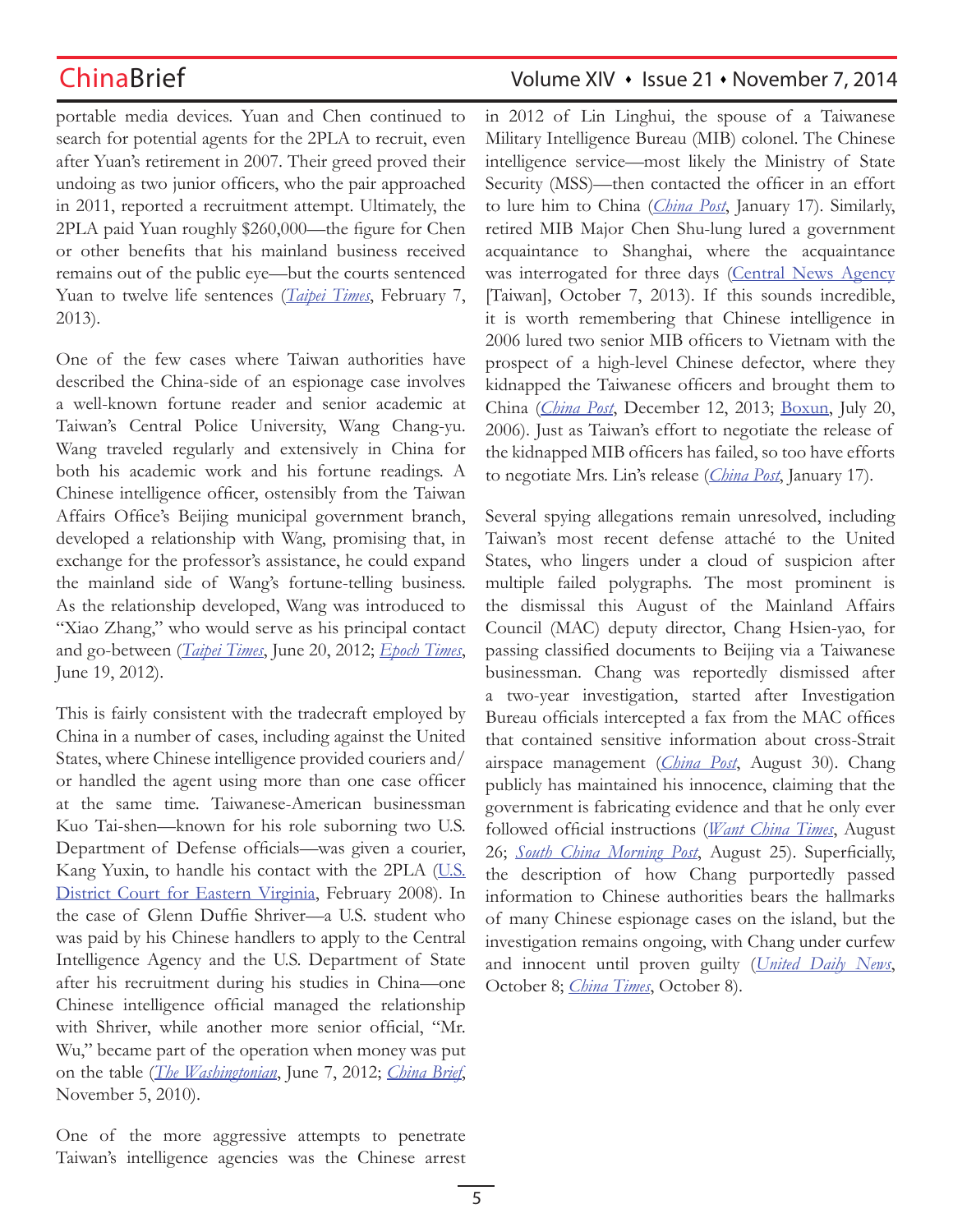| Select Chinese Espionage Cases in Taiwan (2010–2014)   |                                                    |                                  |                                         |                                   |
|--------------------------------------------------------|----------------------------------------------------|----------------------------------|-----------------------------------------|-----------------------------------|
| Name                                                   | <b>Case Officer and</b><br>Recruitment<br>Location | <b>Incentives</b><br><b>Used</b> | <b>Agent's Access to</b><br>Information | Type of Intelligence<br>Collected |
| Ko Cheng-sheng &<br>Shen Ping-kang                     | Inside China                                       | Cash                             | Second-Hand                             | Military                          |
| Lo Chi-cheng & Lo<br>Ping                              | Inside China                                       | Cash                             | Second-Hand                             | Counterintelligence (CI)          |
| Chih-Hsiung<br>Hao<br>& Wan Tsung-lin                  | Inside China                                       | Cash                             | Retired                                 | Military                          |
| Chang Chih-hsin &<br>Chien Ching-kuo &<br>Lu Chun-chun | Inside China                                       | Cash                             | Second-Hand                             | Military                          |
| Tzu-li<br>Chou<br>$\&$<br>Chen Hsiao-chiang            | Inside China                                       | Cash                             | Retired                                 | Military                          |
| Lai Kun-chieh                                          | Inside China                                       | Cash &<br>Coercion               | Second-Hand                             | Military                          |
| Tsai Kuo-hsien &<br>Wang Wei-ya                        | Inside China                                       | Cash                             | Second-Hand                             | <b>CI</b>                         |
| Chiang Fu-chung &<br><b>Unnamed Uncle</b>              | Inside China                                       | Cash &<br>Coercion               | Second-Hand                             | Military                          |
| Chung Min-chun                                         | Inside China                                       | Cash                             | Retired                                 | <b>CI</b>                         |
| Yuan Hsiao-feng &<br>Chen Wen-jen                      | Inside China                                       | Cash                             | Second-Hand                             | Military                          |
| Wu Chang-yu                                            | Inside China                                       | Cash                             | Second-Hand                             | Stability/Dissidents              |
| Chen Shu-lung                                          | Inside China                                       | Cash                             | Second-Hand                             | CI/Military/Stability             |
| Liao Yi-tsung & Hu<br>Kuang-tai                        | Inside China                                       | Cash                             | Second-Hand                             | Military                          |

Sources: *China Post, Taiwanese Central News Agency, China Times* [Taiwan]*, BBC and Taipei Times.*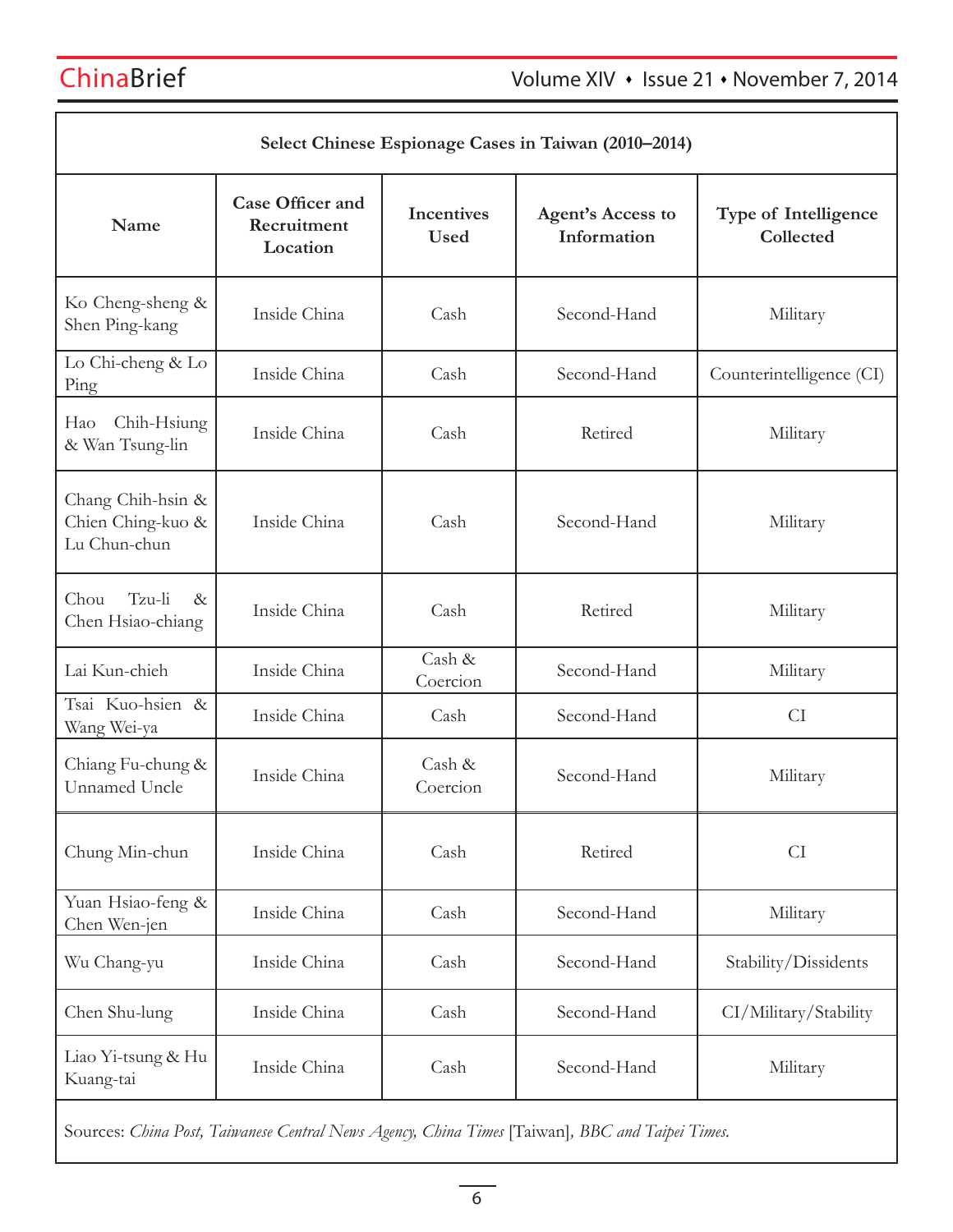# ChinaBrief **ChinaBrief** Volume XIV • Issue 21 • November 7, 2014

### **Conclusions**

A few conclusions can be taken away from Taiwanese espionage cases over the last several years. First, not much has changed. The General Lo Hsien-che case, whom the Chinese recruited in Thailand and handled exclusively outside of China, remains an anomaly. Perhaps, because of the increased difficulty for Taiwanese authorities to uncover such operations or because the marginal gains for Chinese intelligence are not worth the increased costs of posting officers abroad, no similar espionage cases have emerged. Only one of the cases above, involving Chien Ching-kuo, Lu Chun-chun and Chang Chih-Hsin, involved even third-country meeting sites (not China, not Taiwan) (Central News Agency [Taiwan], October 18, 2013; *Taipei Times*, January 5, 2013).

The cases here bear out the author's previous assessments that Chinese intelligence would continue to rely on Taiwanese agents who had interests inside the People's Republic and traveled back and forth regularly, despite the emergence of China's willingness and ability to run operations outside China and Taiwan. Most of the Chinese intelligence infrastructure is domestic, dominated by the sprawling apparatus of the MSS and its many subordinate departments at the provincial and local level (*China Brief*, July 1, 2011).

The second lesson relates to what Chinese intelligence looks for in prospective foreign agents that they try to recruit. The seemingly universal presence of a Taiwanese businessman or retired official with interests on the mainland suggests Chinese intelligence focuses on people who can serve as bridges to the intelligence target. These are people whose economic livelihoods and careers depend upon China, making the threat implicit when intelligence officers approach them. Although this is more indirect than familiar Western forms of clandestine agent operations in which an intelligence officer recruits a source inside the target (e.g. a terrorist organization, a foreign ministry or a foreign military), China's approach to Taiwan still offers some operational benefits. Instead of expending a great deal of effort to identify key people inside Taiwan on their own, Chinese intelligence is putting the onus on its Taiwanese recruits, who already have existing relationships and, perhaps, even some idea of who among their government contacts could be approachable. By doing so, Chinese intelligence make their job easier by focusing on Taiwanese inside China over whom they can

develop leverage and meet away from the prying eyes of Taiwanese security agencies. Moreover, by virtue of their presence inside China and local registration requirements, Chinese intelligence already has access to a great deal of information about prospective Taiwanese agents prior to conducting any surveillance.

This approach also would be substantially lower risk than using a mainlander to attempt to recruit Taiwanese in sensitive positions inside Taiwan itself. A mainland intelligence officer caught in Taiwan while trying to recruit government officials could result in contractions of cross-strait openness; however, even if there are no policy repercussions, a Chinese intelligence officer would still be sitting in a Taiwanese jail. And Taiwan and the Kuomintang have a long, successful history of exploiting such people.

Critiquing Taiwan's counterintelligence posture could only prove the old security adage that there is no good time to catch a spy. With at least 20 distinct cases of espionage in the last decade, Taipei's friends in the United States have justifiable concerns about the security of U.S. defense systems sold to Taiwan. Former American Institute of Taiwan director Bill Stanton summed up these concerns at a conference last year when he said China's intelligence successes "undermine U.S. confidence in security cooperation with Taiwan" (*Taipei Times*, November 15, 2013). Taiwan has made several substantial efforts to improve security—including trip reporting and routine polygraphs for personnel with sensitive access as well as boosting its counterintelligence staff—and serious offenders can, but not always, receive heavy prison sentences (*China Post*, October 25, 2013; *Taipei Times*, March 8, 2011; *Taipei Times*, May 17, 2005). One of the few measures that might alleviate anxiety is the sharing of damage assessments to help make way for improved U.S.-Taiwan counterintelligence cooperation of the kind that reportedly helped close the General Lo Hsien-che case three years ago (*China Post*, March 9, 2011; *Taipei Times*, February 18, 2011). Without knowing the degree of severity of Taiwan's espionage losses, the U.S. government has no choice but to assume the worst case in spite of the many questions that could be raised about how much damage each spy did, such as whether technical information was transferred via documents or electronic files versus word of mouth (*China Brief*, March 15, 2012).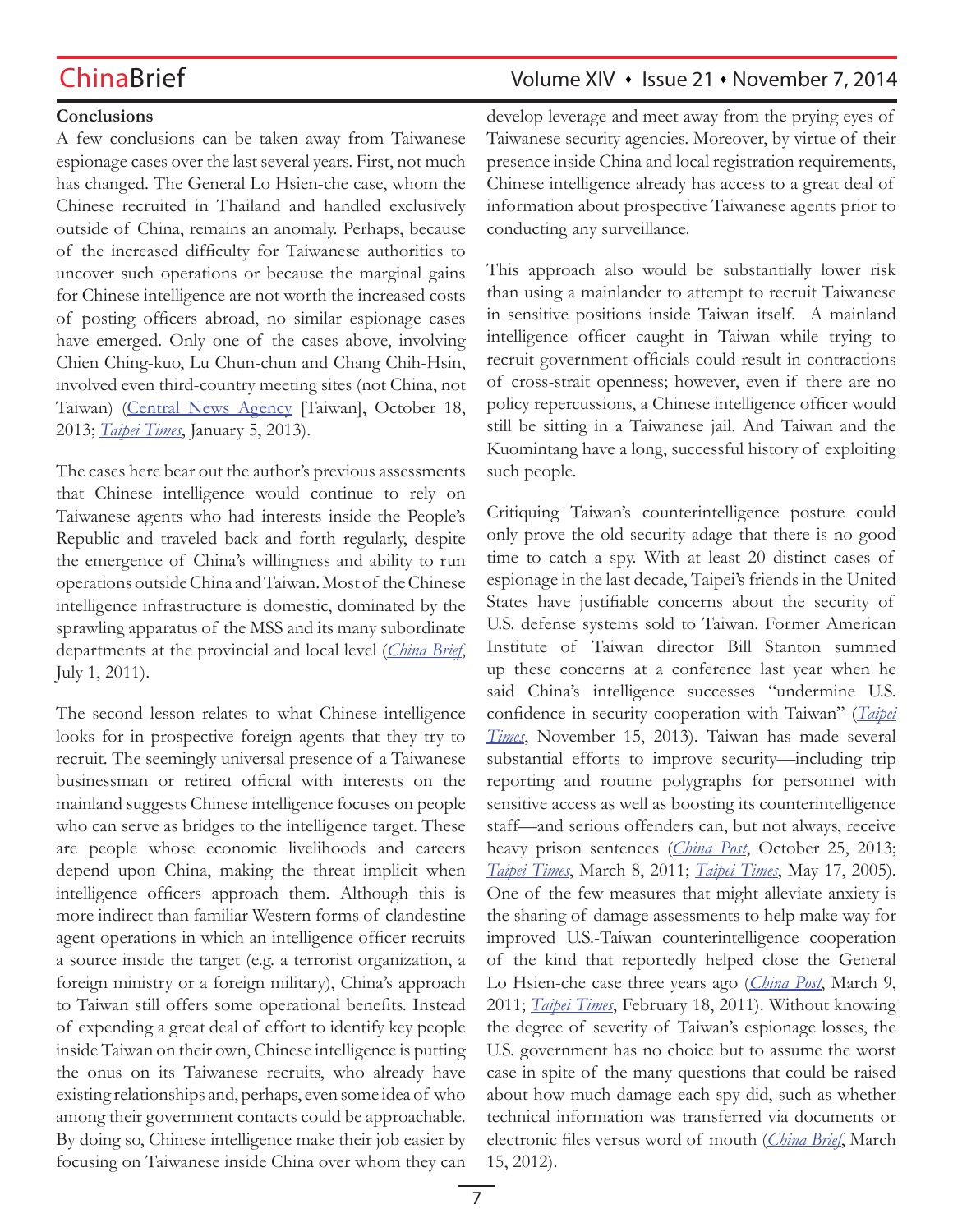*Peter Mattis is a Fellow in the Jamestown Foundation's China Program and a PhD student in Politics and International Studies at the University of Cambridge. He served as Editor of China Brief from 2011 to 2013.*

**\*\*\***

# **Regional Maneuvering Precedes Obama-Xi Meeting at APEC Summit**

By Richard Weitz

As we approach this month's 22nd Asia-Pacific<br>Economic Cooperation (APEC) Summit in Beijing, relations between China and the United States stand at a tipping point. On the one hand, Beijing and Washington still cooperate on certain issues related to renewable energy, Islamist terrorism, global economic development and nonproliferation (Xinhua, November 2). U.S. Secretary of State John Kerry recently praised China for cooperating with the United States on North Korea and other regional security issues (Yonhap, November 3). On the other hand, Beijing and Washington continue to spar over China's promotion of regional institutions that exclude the United States, such as Beijing's new Asian Infrastructure Investment Bank, and U.S. regional security policies that many in China describe as a form of containment. For example, recent Chinese media commentary, perhaps designed to prepare the intellectual battlefield for the summit, fault the United States for providing weapons and diplomatic support to mobilize China's neighbors into taking a harder line against Beijing, The summit will likely see a clash over the issue of whether these policies conflict with China's vision of the "new type" relationship it wants with the United States. China evidently wants Washington to show more deference to Beijing's desire for a sphere of influence in East Asia, which neither the United States nor its regional allies and friends will accept.

## **Arming Vietnam to Sabotage Its Reconciliation with China**

Chinese analysts denounced the Obama administration's early October decision to end a 30-year-old arms embargo and permit Vietnam to purchase defense items to

# ChinaBrief **ChinaBrief** Volume XIV • Issue 21 • November 7, 2014

strengthen its "maritime domain awareness and maritime security capabilities" (U.S. Department of State, October 2). They saw the move as a U.S. attempt to disrupt an ongoing reconciliation between Vietnam and China. The two countries' ties have recovered following the acute escalation earlier this year of their territorial dispute over the Parcel Islands in the South China Sea after the stateowned China National Offshore Oil Company moved an oil rig to an area within Vietnam's declared 200-nauticalmile exclusive economic zone (*China Daily*, October 8).

Li Kaisheng, an associate research fellow at the Shanghai Academy of Social Sciences, claimed that the U.S. reversal came "at a critical moment in relations between Beijing and Hanoi" when "bilateral relations are beginning to get back on track," leading him to remark that it is "fair to doubt the timing and motivation of the U.S. policy shift" (*China Daily*, October 9). In particular, "What it [Beijing] is concerned [about] is that the momentum toward improving Sino-Vietnamese relations and stabilizing the situation in the South China Sea may be reversed by the latest U.S. move" since "a Vietnam supported by U.S. weapons may be more reluctant to negotiate a peaceful settlement to territorial disputes." Li regretted that, in embracing the decision, Hanoi failed to understand that, "The weapons sales benefit the U.S., as it can easily push Vietnam to the front line of its strategy to contain China, stacking another chip in the great power game" (*China Daily*, October 9). Wang Hui, a senior writer at the staterun *China Daily*, further believes Washington is trying to "beef up its military presence in the region" and enhance its ability "for interfering in regional disputes" (*China Daily*, October 9). The official newspaper of the People's Liberation Army adds that the Pentagon is interested in restoring naval access to the Cham Rahn Bay, a strategic port that could be useful in controlling the South China Sea (*People's Liberation Army Daily*, October 26).

Wang Hui warns Vietnam to "understand that it is only one small piece on the U.S.' strategic rebalancing chessboard" (*China Daily*, October 9). Other Chinese writers claim that U.S. actions "put regional stability and peace in jeopardy" (*Global Times*, October 9). For example, "conflicts triggered by U.S. arms sales will only hurt the two instead of the U.S." since, according to Li Kaisheng, the United States "will definitely not send troops to help Vietnam in the event of a conflict" since U.S. interests are not directly involved (*Global Times*, October 9). When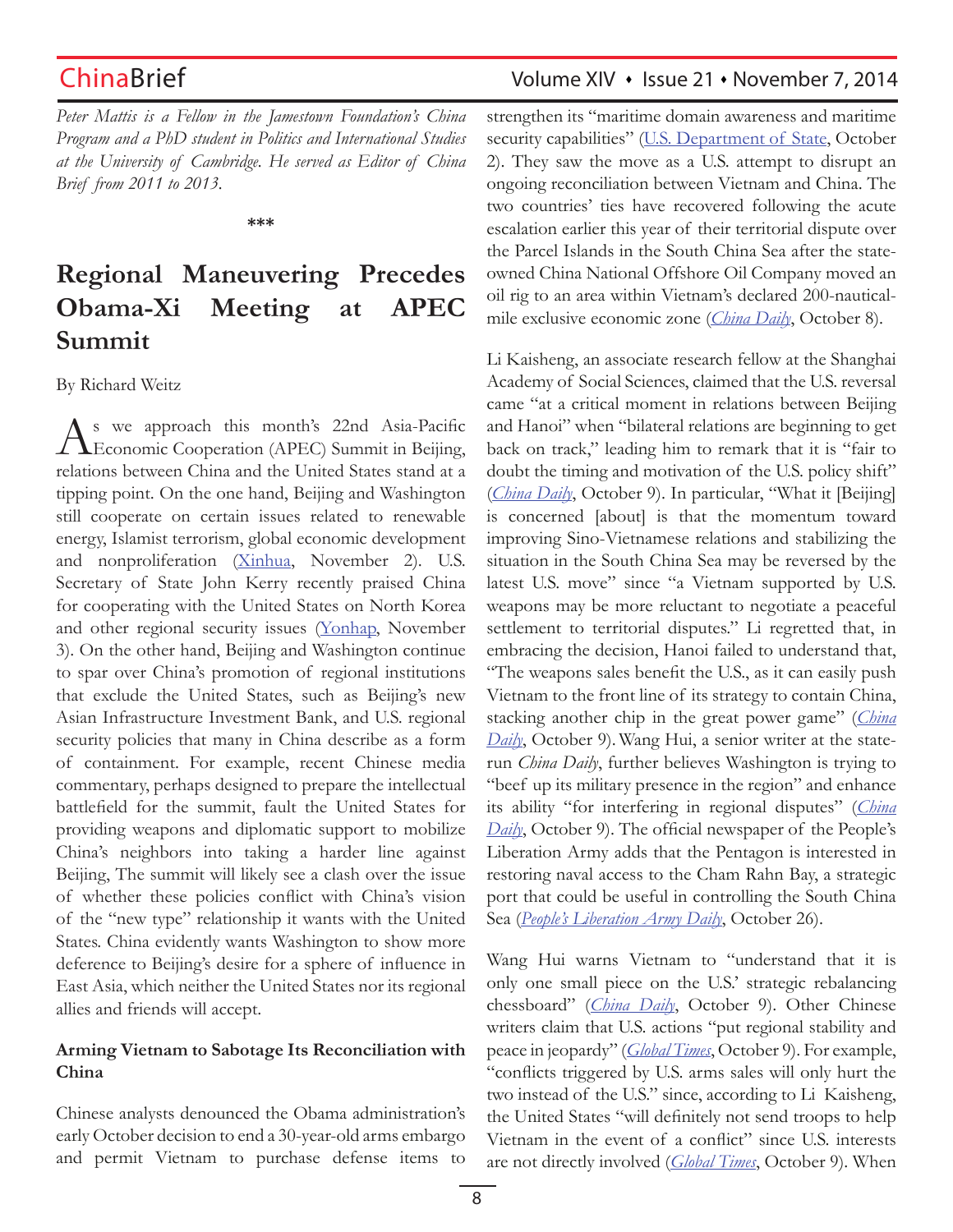they met on October 18, Fan Changlong, vice-chairman of the Central Military Commission, told Vietnamese Defense Minister Phung Quang Thanh, "It is in the interests of both China and Vietnam to get along well with each other and to handle differences appropriately" *(South China Morning Post*, October 19). Zhang Mingliang, a regional security expert at Jinan University, interpreted Fan's remark as "reminding Hanoi not to try to curry favour with great powers like the United States, but to focus on developing good ties with China, because 'a good neighbour is better than a distant brother' " (*South China Morning Post*, October 19). Although Vietnam might like to obtain U.S. security guarantees, differences over human rights and both countries' fear of antagonizing Beijing will likely constrain important Vietnam-U.S. defense ties for years to come.

### **Missile Defenses Must Be Modest**

Relations between China and South Korea (ROK) continue to improve due to their increasingly overlapping interests—deepening economic ties, Beijing's irritation at how Pyongyang's provocations are undermining China's regional security policies, Seoul's hope that Beijing will finally apply sufficient pressure on North Korea (DPRK) to reign in its wayward stepchild and a mutual unease at Japan's expanding regional security ambitions. But the close military relationship between South Korea and the United States remains a recurring irritant for China.

The latest manifestation of this irritant is Chinese alarm at conflicting foreign media reports that South Koreans are prepared either to allow the United States to base Lockheed Martin's Terminal High Altitude Area Defense (THAAD), an advanced ballistic missile defense (BMD) system, in their country or that South Korea will purchase such a weapon for their own national missile defense system, which though aimed at lower-level threats, will remain interlinked with the BMD systems operated by the U.S. forces based on the Korean Peninsula. Both the South Korean and U.S. governments have denied that any formal discussions on the issue have occurred, but the Korean media suggests that some U.S. and ROK officials want the system. Although THAAD's sophisticated 1,000-kilometer radar could help identify and track North Korea's intermediate-range missiles, the system could in theory launch unarmed interceptors against any such Chinese ballistic missiles that happen to take off nearby.

# ChinaBrief **ChinaBrief** Volume XIV • Issue 21 • November 7, 2014

Another Chinese concern is that South Korea might join the more robust missile defense architecture that Japan and the United States are building in the region, which may include some Indian and Australian participation (*Global Times*, October 9).

Back in May, a Xinhua commentary warned that, "It would be bad news for both South Korea and the region at large if Seoul should decide to answer the U.S. call and mount on its [BMD] chariot" (Xinhua, May 29). The author, Huang Yinjiazi, explained that, "Facing a very complicated and unstable situation in the Korean Peninsula, a missile defense system could become a blasting fuse rather than a guard, as it would most possibly trigger [the] DPRK, already feeling insecure because of the South Korea-U.S. alliance, to respond vehemently" (Xinhua, May 29). More recent Chinese media coverage has noted that the deployment issue remained unresolved (Xinhua, October 1). Perhaps in an attempt to influence the debate, *Global Times* published an article by a Korea University professor who argued that "the South Korean government has persistently denied the possibility that its missile defense could be incorporated into the U.S. system" because officials recognized that "Seoul's official participation in U.S. missile defense could lead to the worst possible scenario for its national security, by being hustled onto the front lines in a major power conflict pitting the U.S. and Japan against China and Russia. This would make it impossible for Park to carry out her policy goals of cooperating with China while maintaining an alliance with the U.S. and bringing about change in North Korea" (*Global Times*, October 13). Influential Nanjing University professor Zhu Feng related a similar message in a South Korea media outlet, warning that, "Seoul should stay away from meddling in the strategic rivalry between China and the United States" (*Korea Joongang Daily*, October 24).

Chinese objections to U.S. missile defenses extend to Japan, which is preparing to host a second advanced X-Band radar as well as two more U.S. Aegis BMD destroyers at the Yokosuka naval base (Reuters, October 23). On October 23, Chinese Foreign Ministry spokeswoman Hua Chunying criticized unnamed countries that "have pushed forward anti-missile system deployment in the Asia-Pacific region to seek [their] unilateral security, which runs against regional stability and mutual trust as well as peace and stability in Northeast Asia." This came a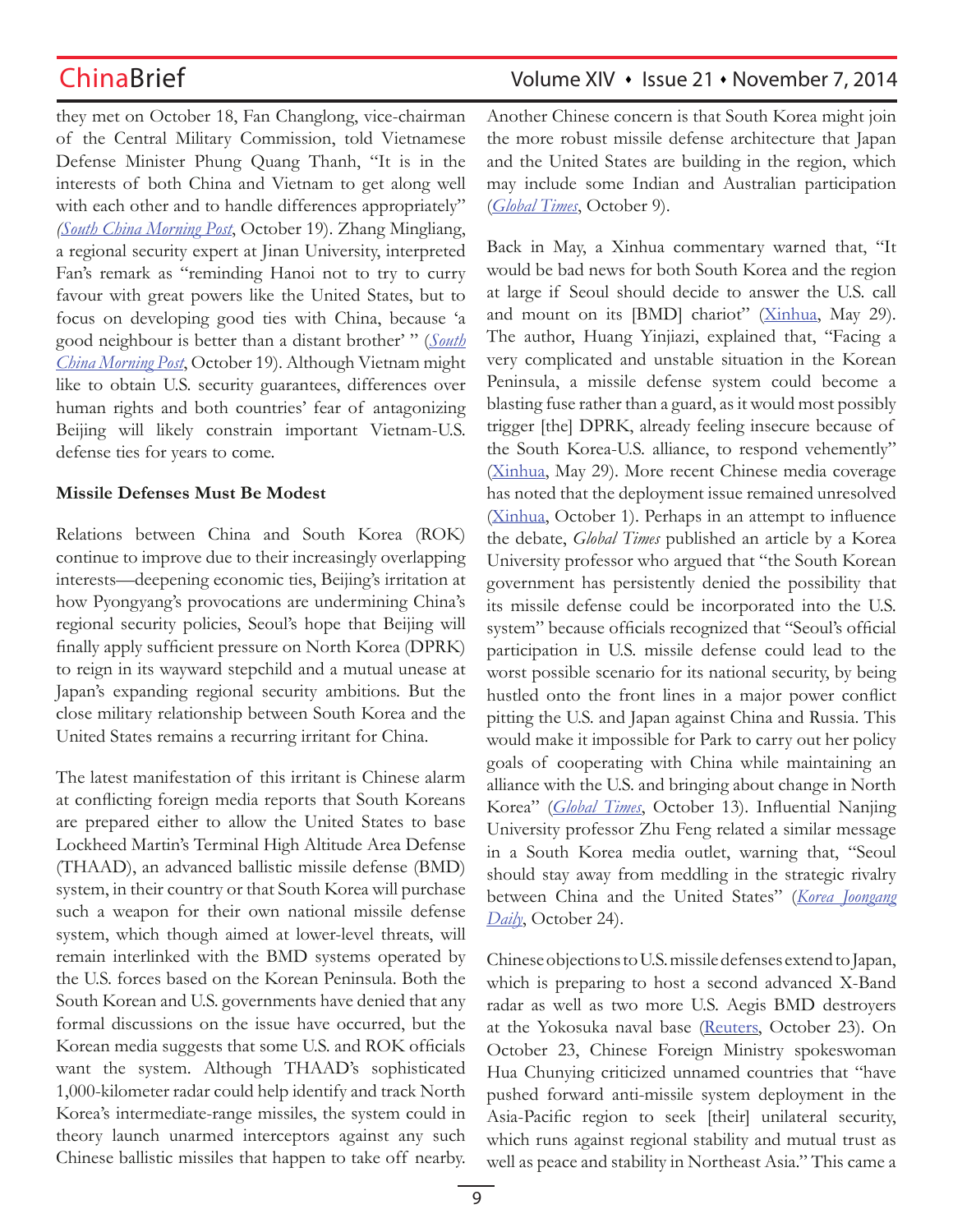few days after the United States deployed an Army Navy Transportable Radar Surveillance system, which can cue the Navy's ship-based Aegis missile defense systems and link them to THAAD batteries, at the Kyogamisaki military base in Kyoto Prefecture in western Japan. Calling on these countries to take a "broader picture of regional peace and stability," Hua admonished that, "Relevant countries should not take [their own security concerns] as excuses for damaging others' security interests" (Xinhua, October 23). A week earlier, Xu Bu, China's deputy chief envoy to the Six-Party Talks, warned that the deployment of U.S. missile defenses in northeast Asia and Washington's strengthening of its military alliances with South Korea and Japan were making it harder to persuade North Korea to renounce its nuclear weapons program (Yonhap, October 17).

Although Chinese objections to U.S. missile defenses have become more vocal in recent months, it is still noteworthy that Beijing's stance on U.S. BMD is less alarmist and vocal than that of Russia, even though China's nuclear forces are smaller than either Russia or the United States, suggesting that Chinese policy makers either appreciate the limited goals and technological capabilities of the U.S. BMD programs or remain confident that China can deter U.S. threats through means other than threatening a nuclear second strike, such as by threatening to disrupt the U.S. economy by cyber weapons.

## **Revised Japan-U.S. Defense Guidelines Directed Against Beijing**

Chinese analysts also vehemently attacked the mid-October interim report of the Japanese and U.S. governments describing how Tokyo and Washington were revising their defense cooperation guidelines to permit a wider range of joint geographical and functional activities. Zhou Yongsheng, a professor of Japan studies at China Foreign Affairs University, describes the recent revisions as effectively annulling the ban on collective defense and empowering Japan and the United States to cooperate in defense of the Senkaku/Diaoyu islands in the East China Sea, which are administered by Tokyo but claimed by Beijing. Zhou argues that, while Washington is seeking to avoid a direct clash with China over the East China Sea, Tokyo is using the revision of the defense guidelines "to 'pre-secure' U.S. military support should there be a military clash over the Diaoyu Islands" (*China* 

# ChinaBrief **ChinaBrief** Volume XIV • Issue 21 • November 7, 2014

*Daily*, October 13). The *People's Liberation Army Daily* published an article by Liu Qiang, warning that the United States was "inviting calamities by nurturing a tiger" in the form of a remilitarized Japan that Washington could find difficult to control (*PLA Daily*, October 9). Foreign Ministry spokesman Hong Lei cautioned that, while Beijing recognized the reasons why Japan and the United States established a limited military partnership during the Cold War, China would not want to see the alliance transform into a regional or global institution: "The Japan-U.S. alliance is a bilateral arrangement made under special historical conditions. It should not go beyond its bilateral scope or undermine third parties' interests, including China's" (Xinhua, October 9).

In addition to closely studying the results of the Xi-Obama dialogue, observers of the APEC summit will watch closely to see whether China and Japan can set aside their recent tensions and address some of the issues that divide them: If not their disputed islands, than at least some of the troublesome historical issues of which the United States is not a party (see also *China Brief*, October 23).

## **Who Is Manipulating Whom?**

These Chinese analysts see the United States and its Asian partners as trying to use and maneuver one another against China. In their view, the United States is trying to maintain its "rebalance" in Asia and global superiority by enlisting local powers as Washington's proxies, specifically to manage and constrain China's rise. They routinely dismiss U.S. assertions that its diplomatic interventions, arms sales and alliance-building activities are not aimed at China. For example, they see the United States as de facto siding with Japan, Vietnam, the Philippines and other countries against China's maritime claims, as building up its regional military power under the guise of defending allies against North Korea and as selling arms to Japanese right-wing militants and Vietnamese socialists but not to China, which remains under a U.S. arms and hightechnology embargo (People's Daily Online, October 10). Meanwhile, Asian countries are trying to secure U.S. intervention to challenge China.

Su Xiaohui, a deputy director at the China Institute of International Studies, describes how this discourse is at play in the way Japan and the United States are expanding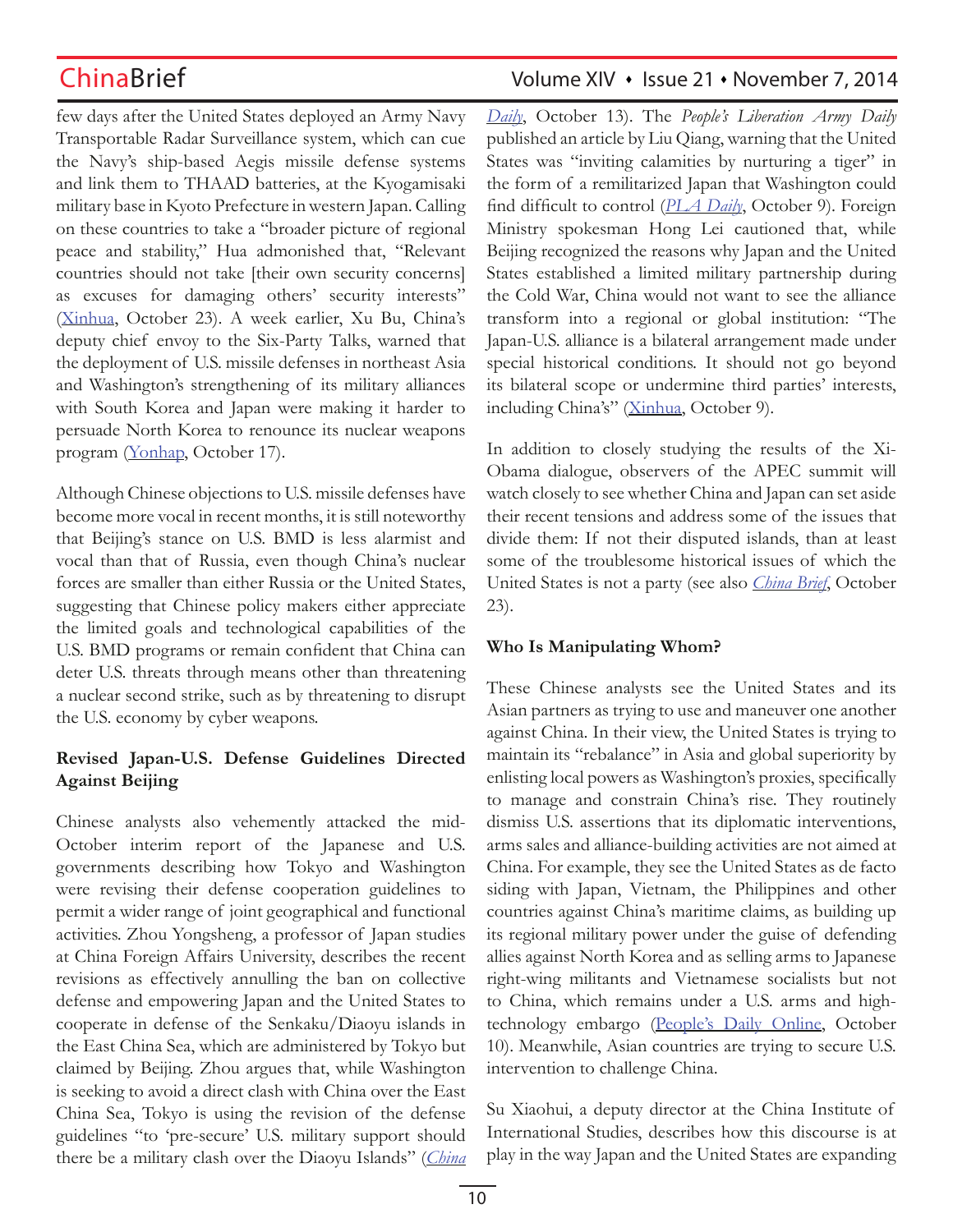their defense cooperation guidelines. He warns that Tokyo is seeking "to dismantle the postwar international order, and especially those rules in the Constitution of Japan maintaining restrictions on Japanese military development and self-defense," by securing U.S. support for its goals against the objections of China, South Korea and other countries. But the United States, "facing internal and external problems," wants to empower Japan as "a new 'international police force' and a cheerleader for 'neo-interventionism' " by Washington against other countries. In his view, whereas previous revisions aimed to allow Japan to cooperate with the United States more against the Soviet Union and then North Korea, "China is treated as an assumed enemy in this revision" (People's Daily Online, October 13).

PRC analysts believe that, through their exchanges, both parties embolden each other into taking actions that damage their common interests in having better relations with China. They deny that "Beijing has become 'assertive' on territorial issues in recent years" and insist that China is taking "compensatory" actions in response to "wrongdoings" by other parties and that Beijing "stands ready to negotiate at any time" (*Global Times*, October 9). Yet, they warn that "China will take further steps if these countries don't put a stop to their actions" and that "[any] insistence on a so-called 'internationalized' solution that drags in an irrelevant country will only push solutions further out of reach. The victims of the resulting disturbances to regional stability and peace will be the countries of the region" (*Global Times*, October 9).

Many Chinese analysts frame these U.S. actions as designed to bolster the U.S. containment strategy against China and prevent realization of the "new type of great power relations" proposed by Chinese President Xi Jinping. Claiming that Obama told Foreign Minister Wang Yi that the United States would support this "new type" framework at the upcoming APEC summit, Xu Lifan argues that Washington is violating the principles of "mutual respect, no conflict and mutual benefit" that should underpin the "essence of the new Sino-U.S. relationship" (People's Daily Online, October 10). Similarly, Li claims that these U.S. "duplicity tricks" violate the principles of "mutual respect, non-conflict, non-confrontation, equality and mutual benefit" (*China Daily*, October 8).

# ChinaBrief **ChinaBrief** Volume XIV • Issue 21 • November 7, 2014

Of course, the Obama administration has been careful to avoid using the Chinese formulation since, among other problems, it implies a spheres-of-influence arrangement for Asia that neither the American people nor their Asian allies can accept. But the president's team has been forewarned that their Chinese hosts plan to hammer home the argument that U.S. policies are violating agreed principles of mutual conduct at the APEC meeting.

*Richard Weitz is a Senior Fellow and Director of the Hudson Institute's Center for Political Military Analysis as well as an Adjunct Senior Fellow at the Center for New American Security. The author would like to thank the John D. and Catherine T. MacArthur Foundation for supporting his nonproliferation research and Qin Lei, Man Ching Lam, Tzu-Hsuan Li, Zihao Liu, Qifei Zhangand, and Ran Zheng for research assistance with this article*.

**\*\*\***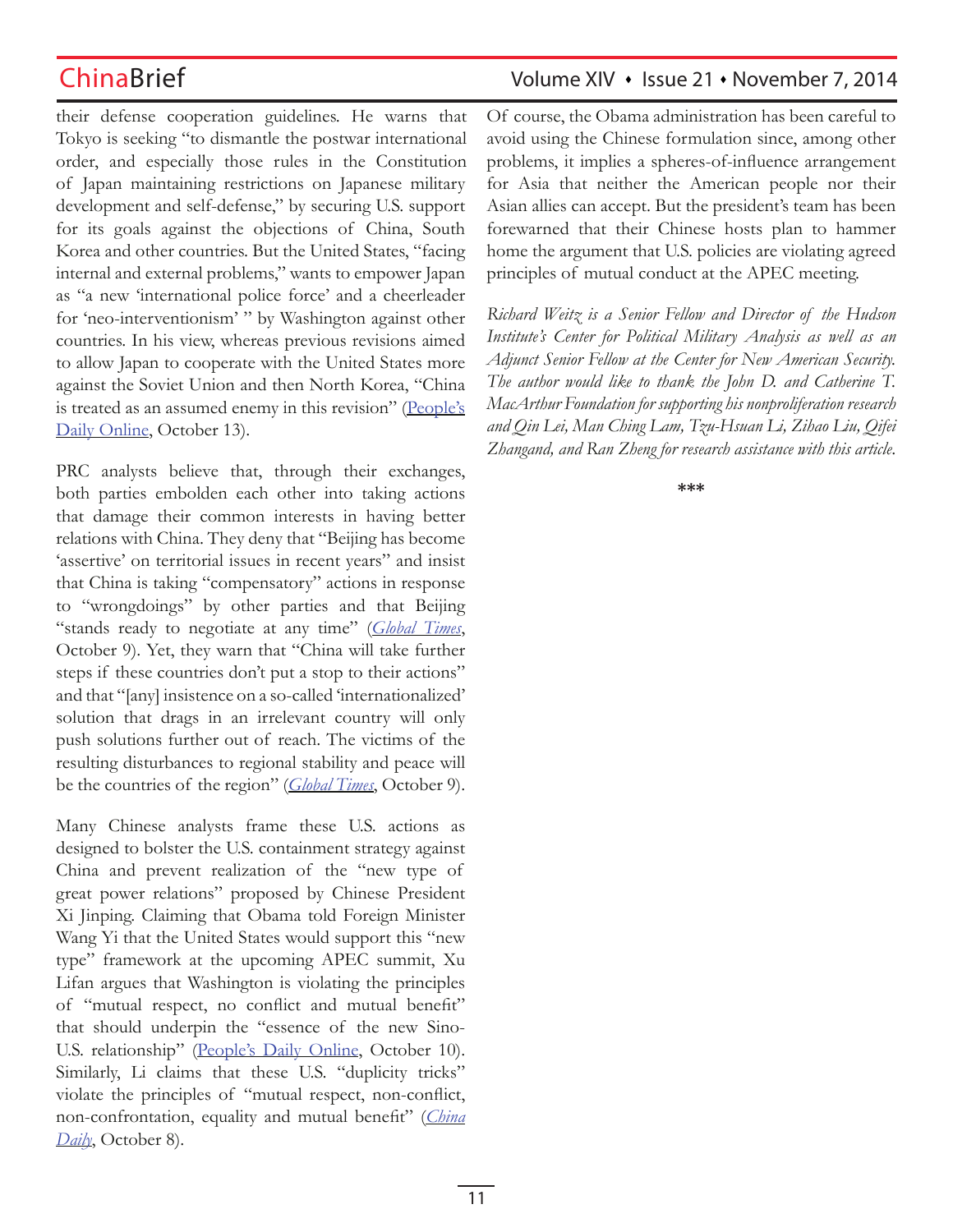# **A Family Divided: The CCP's Central Ethnic Work Conference**

By James Leibold

For over a decade, academics and policymakers have been engaged in an unusually public and at times *ad hominem* debate over the future direction of China's ethnic policies. **[1]** A group of maverick Chinese thinkers claim current policies engender disunity and could cause China to implode along its ethnic seams. Many others contend China's diversity is its greatest strength and call for new legal provisions aimed at protecting ethnic cultures, autonomy and identities. The stakes have increased markedly since Chinese President Xi Jinping took power in November 2013, with hundreds of violent incidents revealing obvious fault-lines in ethnic relations across the country.

The recently convened Central Ethnic Work Conference sought to resolve this disagreement: "to unite thinking, clarify tasks and objectives and steady confidence and resolve" (Xinhua, September 29). The two-day meeting was chaired by Xi Jinping and attended by the entire Politburo Standing Committee (PBSC) (with the exception of Zhang Gaoli, who was overseas) and over a thousand other leaders in Beijing on September 28–29. The meeting received extensive coverage in the Chinese state-run media, including four front-page editorials in the *People's Daily*, yet virtually no attention in the international media.

In his speech at the conference, Xi stressed the need to "resolutely walk the correct road of China's unique solution to the ethnic question." He spoke for the first time about adhering to the "eight persistences" (*bage jianchi*)—a typically awkward formulation that seeks to juggle contradictory positions within China's ethnic policy community by placing minority autonomy side-by-side with safeguarding the unity of the motherland (*Qiushi*, October 13). **[2]** As such, the meeting produced some subtle rhetorical adjustments while failing to bridge the differences in opinion or pioneer any bold new direction in policy. In fact, both sides in the debate are already using Xi's speech to advance their own positions.

## **Xi Put His Own Stamp on Ethnic Work**

On the evening of September 29, the *People's Daily* broke the news of this important gathering on its official Weixin social-media account with a post entitled: "Xi Jinping's 'Fresh Thinking' on Ethnic Work" (NetEase, September 29). The report highlighted several "completely new angles" emerging from this Party confab; yet it incorrectly identified the meeting as the third Central Ethnic Work Conference, mentioning the two gatherings convened by former Chinese president Jiang Zemin in 1992 and 1999 but omitting the last conference held in 2005 under the leadership of Xi's predecessor, former Chinese president Hu Jintao (Xinhua, May 27, 2005). **[3]**

The oversight appears to have been accidental, with subsequent reports including Hu's conference. However, it does highlight Xi's determination to put forward his own formula for achieving ethnic harmony. Like other policy areas, he has staked his personal authority on the management of this contentious and sensitive policy arena. In the face of the current spate of ethnic violence—which reached the political center in October 2012 when a gasoline-laden car exploded in front of the Forbidden City in Beijing—Xi wants to look strong and decisive on ethnic issues.

In his first two years in office, Xi Jinping has chaired no fewer than eight gatherings of the Politburo or PBSC on ethnic work, including this May's Second Central Work Forum on Xinjiang (*China Brief*, June 19), while also personally touring ethnic minority communities in Gansu (February 2013), western Hunan (November 2013), Inner Mongolia (January 2014) and Xinjiang (April 2014). The State Ethnic Affairs Commission (SEAC) has even created a special website to highlight Xi and other PBSC members' activities on ethnic affairs (SEAC).

For all of the Party's public emphasis on their efforts, none of Xi's speeches on ethnic policy have been made public. The official Xinhua New Agency provides summaries of key meetings as well as select excerpts, leaving analysts to piece together a range of inconsistent and often divergent messages. Xinhua's summary of the recent Central Ethnic Work Conference is a consensus document: one that pastes over deep divisions on how best to end the current cycle of violence and engender harmonious ethnic relations.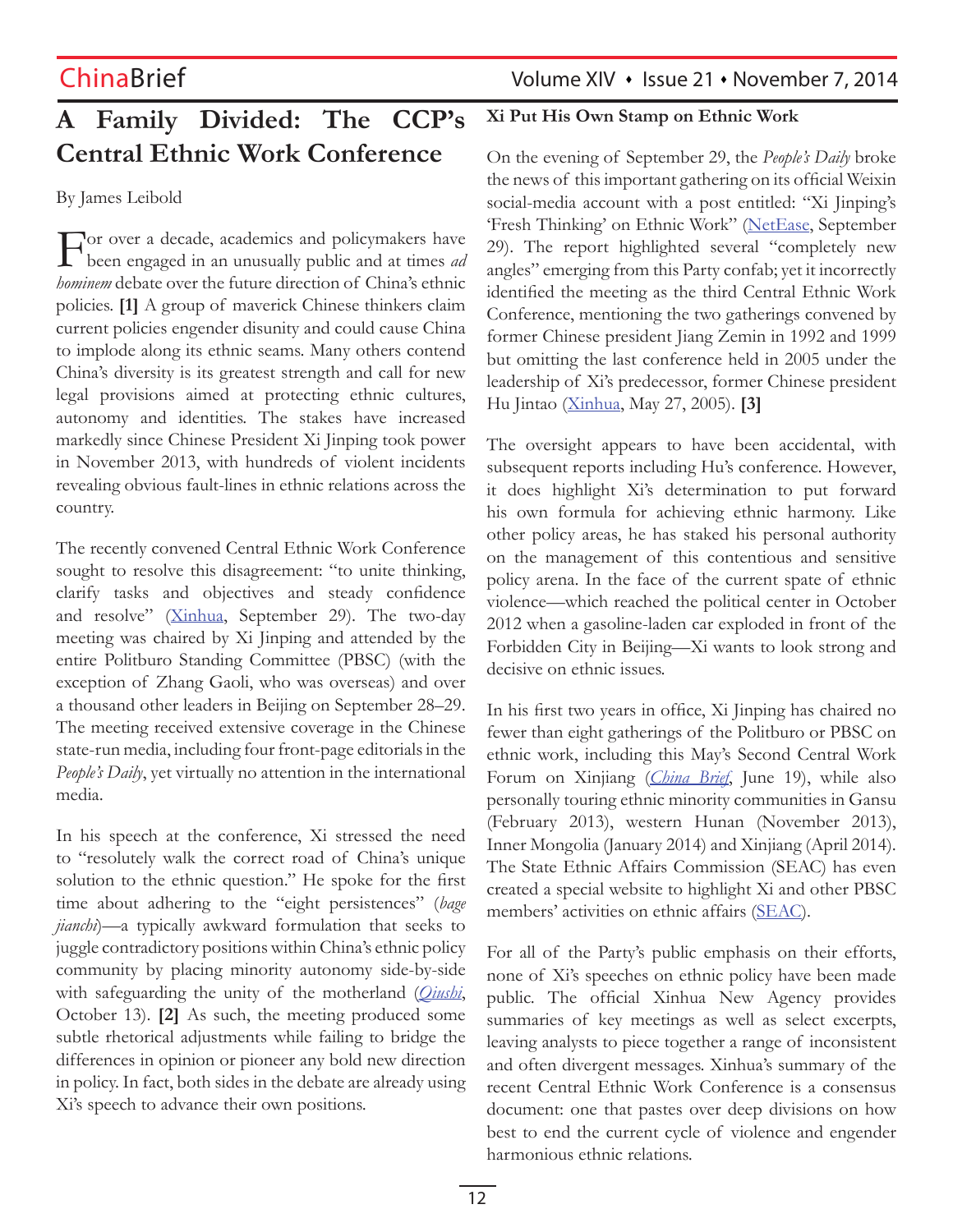## **Carefully Walking the Chinese Road**

In his speech, Xi Jinping stressed the need for patience and confidence with the current approach. Like previous pronouncements, the conference affirmed the "correctness" of the Chinese Communist Party's (CCP) ethnic theory and policies since 1949. "Ethnic relations in our country are generally harmonious," Xi is quoted as saying, "and our country's ethnic work has been successful" (Xinhua, September 29). Yet, the conference summary also speaks about the "distinctive features" of ethnic work in a "new stage." On the one hand, the Party must "unflinchingly walk the correct road of China's unique solution to the ethnic question," yet also "pioneer new thinking" and "forge new methods." This reflects the Party's never-ending quest to adapt outdated policies to new conditions without abandoning outright their predecessors' policies and pet-slogans.

Much of the ethnic policy debate has revolved around the most appropriate models for China. Critics of current policies, like Peking University sociologist Ma Rong and Tsinghua University economist Hu Angang, argue China's Soviet-inspired policies possess all the preconditions for state disintegration (strong ethnic consciousness, ethnic homelands in the form of autonomous regions and ethnic leadership), thus creating the possibility that China will share the fate of the former Soviet Union and Yugoslavia.

These reformers call for the abandonment of the current "hors d'oeuvres-style" policies and the adoption of the "melting pot" model that has proven successful, in their eyes, in countries like the United States, India, Brazil and Singapore. They make it clear that they would like to see a "weakening" (*danhua*) of ethnic identity and the eventual elimination of ethnic-based preferences and the system of regional ethnic autonomy. Ma Rong recently referred to regional autonomy as "a viable option for a period of transition, but in the long run it has certain weaknesses" (*Asian Ethnicity*, January 9). And one of the Party's top ethnic policy advisors, Zhu Weiqun, recently hinted there might come a day when the system outgrows its usefulness (Xinhua, July 28).

Yet, as recent events in Ferguson, Missouri, demonstrate, the melting pot has failed to eliminate ethnic problems in countries like United States, a point that Hao Shiyuan,

# ChinaBrief ChinaBrief Volume XIV • Issue 21 • November 7, 2014

the influential deputy secretary general of the Chinese Academy of Social Sciences (CASS), has long stressed in opposition to the reformers (*Global Times*, August 22, 2012). Hao and other members of the ethnic establishment are already talking up the fact that the system of regional ethnic autonomy was included amongst Xi's eight persistencies (Xinhua, September 30; Xinhua, October 23).

According to the "guiding document" (*ganglingxing wenxian*) the SEAC issued for studying Xi's conference speech, "Western countries have not developed any miraculous cure in their attempt to solve ethnic problems, and some developing countries have also failed to solve the ethnic problems after imitating the West" (*Qiushi*, October 16). The document paraphrases Xi as stating the system of regional ethnic autonomy exceeds not only the Soviet model of "national self-determination" but also previous Chinese approaches such as "the grand union" (*dayitong*) and "rule according to customs" (*yinsu erzhi*), and thus forms a fundamental part of the Party's innovative and pioneering approach to ethnic contradictions.

The SEAC document, written by its director, Wang Zhengwei, admits a loss of confidence in the current approach among some Party members and differences of opinion. He refers to Xi's speech as a "summary determination offering the final word" on this disagreement, and a "lofty judgment" aimed at "clearing up muddled thinking and providing a tranquilizer for the cadres and masses of each ethnic group so they can sturdy the foundation of ethnic unity and progress." Wang flatly declares: "It's time to stop suggesting that the system of ethnic autonomy should be abolished!" Rather, everyone should "consolidate their energies in order to carry out their work effectively" while "strengthening confidence in our own road" (*Qiushi*, October 16).

Yet, as another editorial in *Qiushi* noted after the meeting (*Qiushi*, October 13), Xi also spoke about the importance of the "two integrations" when it comes to "persisting and perfecting" the system of regional ethnic autonomy: the mutual link between autonomy and unity, as well as ethnic and regional factors. Here Xi seems to validate the concerns of those who argue regional autonomy and minority preferences hinder the free flow of capital, goods and people, thus undermining a single national market and shared national identity. Xi's speech leaves open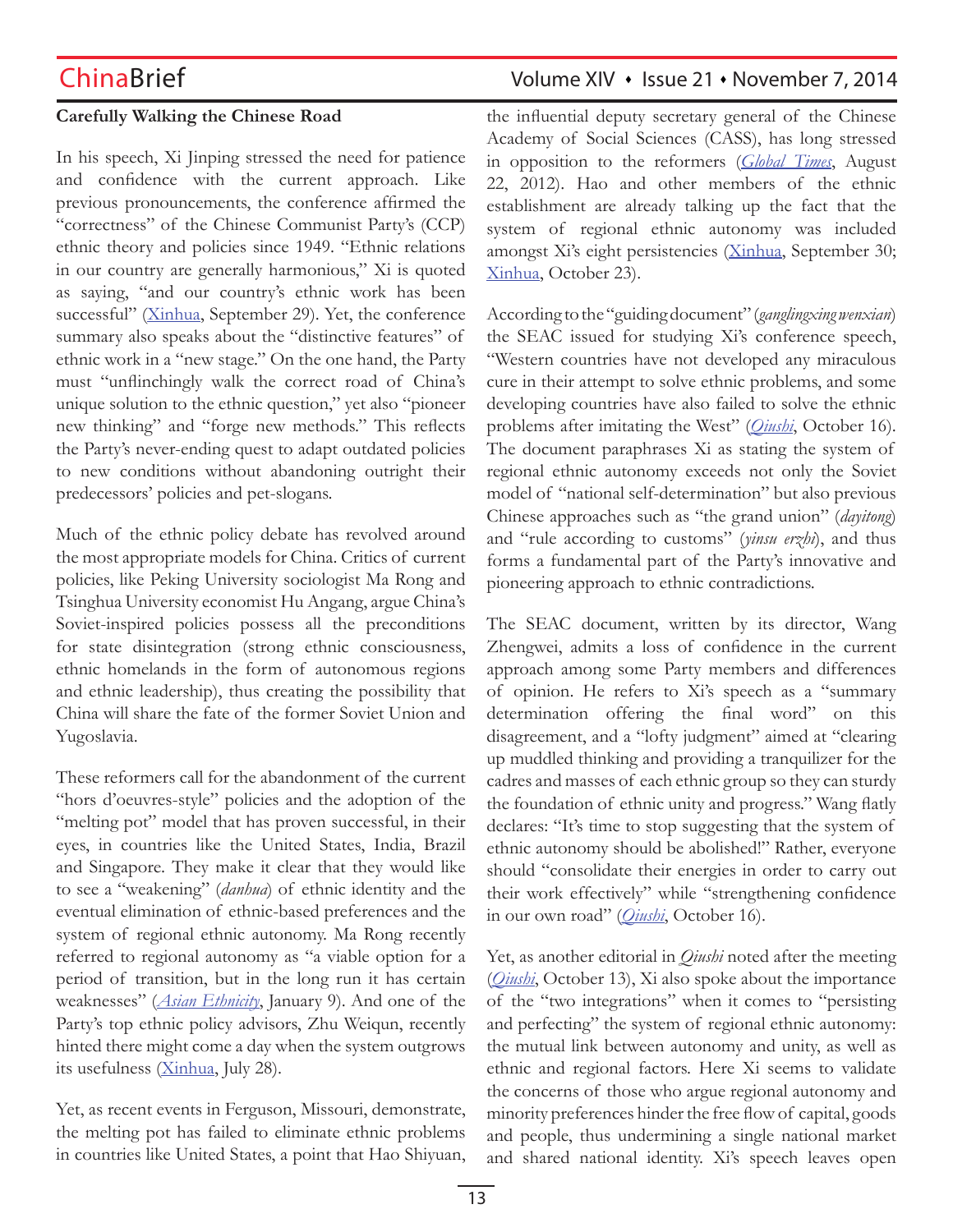the possibility of a future restructuring of provinciallevel administrative structures, as recommended in Hu Angang's call for a "second generation of ethnic policies" (*China Brief*, July 6, 2012). Some influential Party members have argued in the past, for example, that Xinjiang and Tibet should be divided in two in order to dilute ethnic influences and conflicts (Aisixiang, April 15, 2004).

## **In the Spirit of Unity**

Unlike his immediate predecessors' narrow focus on economic development for improving ethnic relations, Xi Jinping is harking back to Maoist and Republican times in emphasizing the "spiritual," "political," and "cultural" basis of interethnic harmony and national unity. "Cultural identity," Xi is quoted as saying at the Central Ethnic Work Conference, "is the foundation and long-term basis for strengthening the great unity of the Chinese nation; we must build a shared spiritual homeland and energetically foster a shared consciousness of the Chinese nation" (Xinhua, October 9).

The conference affirmed the need to accelerate development in ethnic areas with a special focus on addressing livelihood issues such as employment and education. At the same time, Xi stressed that these "material" concerns need to be complemented with a new focus on "spiritual" issues. Some minority cadres interpret this as paying closer attention to the religious needs of ethnic minorities (Xinhua, October 23); yet, there is clear evidence that Xi Jinping shares the concerns of Ma Rong and others about the weak identification of some ethnic minorities toward the nation. National identity, Xi has often made clear, should always trump narrow religious and ethnic affiliations.

Since coming to power, Xi Jinping and other PBSC members have spoken repeatedly of the need to strengthen the "four identifications" (*sige rentong*) identification with the motherland; the Chinese nation; Chinese culture; and the socialist road with Chinese characteristics—among the ethnic minorities. This theme again featured prominently at the conference and marks a significant departure from Hu Jintao's approach to ethnic work. Economic development is no panacea for ethnic problems, CASS researcher Ma Dazheng told Xinhua. Rather, interethnic "mingling" (*jiaorong*) is also required to forge a collective sense of national belonging (Xinhua,

ChinaBrief **ChinaBrief** Volume XIV • Issue 21 • November 7, 2014

October 23).

In fact, interethnic "contact, exchange and mingling" has emerged as the new "guiding principal" (*tifa*) for ethnic work under Xi Jinping. Recent Chinese media reports highlight efforts to boost interethnic marriage rates, build mix-residency communities, establish integrated schools and classrooms, as well as more diverse workplaces through export-labour schemes that lure Uyghurs and Tibetans to work alongside their Han compatriots in coastal cities (*People's Daily*, September 2; Tianshan, September 14; Xinhua, September 15; Southern Daily, October 30).

China's history, Xi argued in a 2011 speech on the importance of studying Chinese history, reveals a continual process of interethnic mingling and fusion in the pursuit of a "all-under-heaven grand harmony" (*tianxia datong*) (Phoenix, September 5, 2011). Zhu Weiqun, the Director of the CPPCC's Ethnic and Religious Affairs Committee, recently quoted former Chinese premier Zhou Enlai as saying in 1957: "If assimilation is one ethnic group using force to destroy another ethnic group, this is reactionary; yet if assimilation is each ethnic group naturally fusing together in search of common prosperity, this is progress" (Xinhua, July 28). "Mingling is not Hanification," a Xinhua editorial asserts, "as it does not negate minority history and culture" (Xinhua, September 16).

At the Central Ethnic Work Conference, the goal of ethnic blending was coupled with "respect for differences and tolerance of diversity," revealing again this attempt to balance competing concerns. There is a growing realization that mingling might increase ethnic tensions and conflict, especially in cities, and thus the importance of "urban ethnic work" was accentuated, with the conference calling on city officials to adopt neither a "close-door mentality" nor a "laissez-faire attitude" toward the minority floating population (Xinhua, September 29).

## **All in the Family?**

As elsewhere, the family is a frequent metaphor for the nation in China. "The relationship between the Chinese nation and each ethnic group is like that of a large family and its members," Xi told the conference, "and relations between different ethnic groups is like those of different members of this large family." While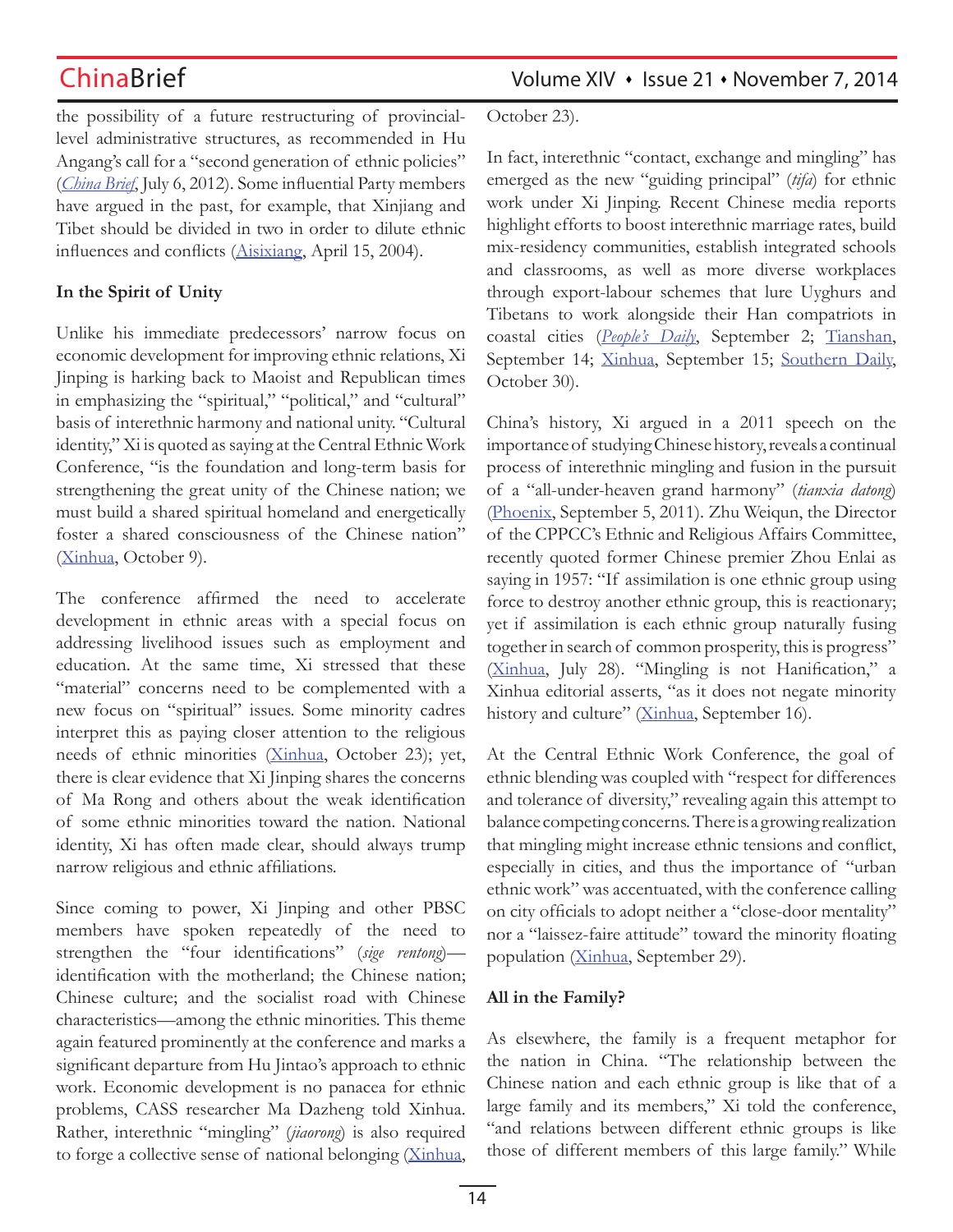kinfolk might disagree or even fight from time-totime, they share a common bond in history and blood, rendering them a "community of shared destiny" (*mingyun gongtongti*), according to a front-page editorial in the Party's mouthpiece (*People's Daily*, October 10). "Through the long revolutionary struggle and resistance to outside invasion, the blood of each ethnic group has come together and fused in bonds of life and death, flesh and blood, weal and woe, so they are now reflected in the collective belonging and identification of all ethnic groups with the Chinese nation" (*Qiushi*, July 31).

Yet like an internal family feud, the ethnic policy debate will continue in the wake of the Central Ethnic Work Conference, with both sides finding new ground to push forward their positions. Reformers will likely look for more concrete proposals to spur mingling and cultural fusion: the removal of administrative barriers and new initiatives aimed at increasing interethnic mobility, marriage, schooling and cohabitation. They will likely seek to use adjustments to the household registration system, legal and administrative reforms and the state's ambitious urbanization plan as springboards for building national cohesion and weakening minority autonomy and identity.

At the same time, those inside the vast ethnic bureaucracy will continue to rally around the system of regional ethnic autonomy, which is a formidable obstacle to any attempt to implement a "second generation of ethnic policies." Yet, they are unlikely to gain any ground on their call for the passage of more detailed regulations and rules for implementing and strengthening regional autonomy. In an article celebrating the 30th anniversary of the Law on Regional Ethnic Autonomy, Wang Zhengwei pointed out "the fundamental aim [of the system] is to achieve and safeguard state uniformity and national unity" (*People's Daily*, September 3).

Both sides agree the "Chinese family" must remain united. And while they will continue to probe the effectiveness of current policies, few dare question the Party's authority. As clan patriarch, the Party remains the final arbitrator of who and what can be said on behalf of the nation, as the recent silencing of moderate Uyghur academic Ilham Tohti forcefully reminds us. The "China Dream" is the collective dream of all Chinese people, Xi Jinping consistently stresses, meaning restive minorities and outspoken critics must ultimately yield before the

ChinaBrief ChinaBrief Volume XIV • Issue 21 • November 7, 2014

motherland if China hopes to achieve the great revival of the Chinese nation and race by 2049.

*James Leibold is Senior Lecturer in Politics and Asian Studies at La Trobe University in Melbourne Australia. He is the author most recently of Ethnic Policy in China: Is Reform Inevitable? (Honolulu: East West Center, 2013).*

## **Notes**

- 1. For an overview of this debate, see: Mark Elliott, "The case of the missing indigene: Debate over the 'Second-Generation' Ethnic Policy," *The China Journal* 73 (January 2015): 1–28; Ma Rong, "Reflections on the debate on China's ethnic policy: my reform proposal and their critics," *Asian Ethnicity* (2014): 1–10; James Leibold, *Ethnic policy in China: Is reform inevitable?* (Honolulu: East West Center, 2013); Barry Sautman, "Paved with good intentions: Proposals to curb minority rights and their consequences for China," *Modern China* 38:1 (2012): 10–39.
- 2. The "eight persistences" (*bage jianchi*) are: the leadership of the Chinese Communist Party; China's unique socialist road; safeguarding the unity of the motherland; the uniform equality of all ethnic groups; the perfection of the system of regional ethnic autonomy; striving for mutual unity and prosperity for all ethnic groups; forging an ideological basis for an integrated Chinese nation; and governing the country according to law.
- 3. The message was deleted from the *People's Daily's* Weixin feed but remains on the Internet in the form of a September 29 article published by Pengpai News in Shanghai, which reproduced the entire Weixin message, and has subsequently been posted on several websites, including an information portal (*Zhongguo minzu zongjiao wang*) managed by the SEAC.

**\*\*\***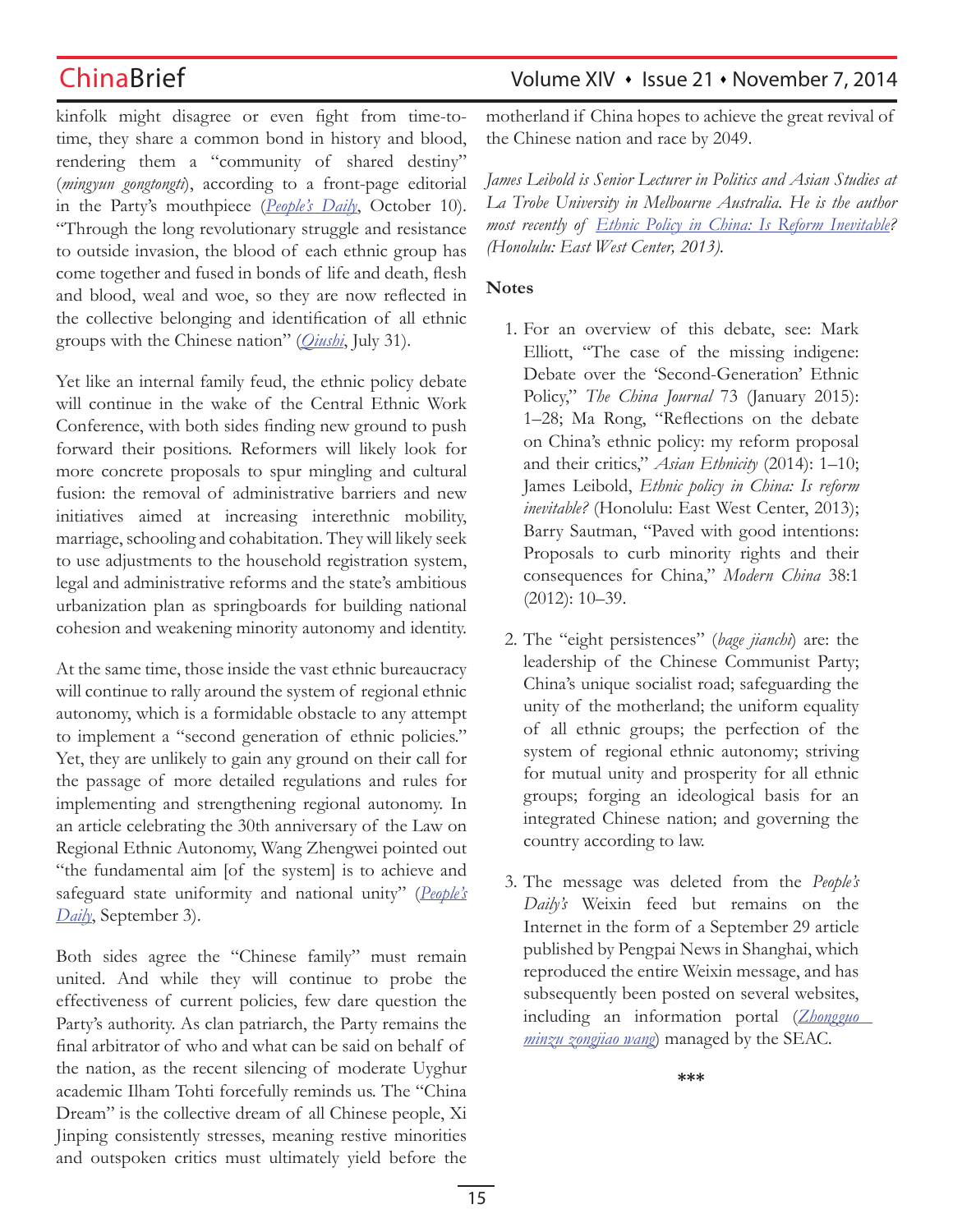# **Sino-Indian Joint Military Exercises: Out of Step**

By Sudha Ramachandran

The Indian and Chinese militaries will participate in 1 joint counter-terrorism exercises on November 16– 27, in the western Indian city of Pune. The exercises will quickly follow Chinese President Xi Jinping's three-day visit to India in September, which was intended as an economic summit with Indian Prime Minister Narendra Modi, but was overshadowed by a tense standoff between the two militaries for over a fortnight at Chumar in Ladakh along their disputed border. While the decision to go ahead with the exercises as planned in November is welcomed by Indian analysts and military officers as a signal of some calming in bilateral tensions, there is deep skepticism in India over the benefits of joint military exercises with China.

The upcoming exercises are the fourth since the "Handin-Hand" bilateral military exercises began in 2007. The two militaries have exercised together so far at Kunming and Chengdu, China in 2007 and 2013, respectively, and in Belgaum, India in 2008. The Kunming joint exercise generated considerable interest in the Indian media in 2007, as this was the first time that the Indian and Chinese armies, which fought a war in 1962, exercised together. Prior to 2007, only the two navies had participated in joint maneuvers. Interaction between the two armies was previously limited to border meetings, joint mountaineering expeditions and attending courses at each other's military training facilities, making the Kunming military exercises in 2007 historic. At the outset, some in the Indian army were cautious in their assessment of the exercises' likely impact, emphasizing that it would "not lead to any settlement of the border issue," but the general mood was positive (Outlook, December 10, 2007). It was viewed as a sign of "thawing relations," with some even hailing it as marking a return to the Hindi-Chini bhai-bhai (in Hindi, "Indians and Chinese are brothers") phase of Sino-Indian relations in the 1950s (*The Tribune,* December 20, 2007; Rediff, December 20, 2007).

However, seven years and three military exercises later, Indian skeptics appear vindicated. Indian security analysts now have marginal expectations of the process in building

ChinaBrief **ChinaBrief** Volume XIV • Issue 21 • November 7, 2014

confidence or enhancing counter-terrorism cooperation with China.

## **Underlying Motives**

The joint military exercises were conceived primarily as a confidence-building measure (CBM) between the two militaries, especially in the context of the mutual suspicions that have clouded Sino-Indian bilateral interaction for decades (Author's interview, Senior officer of the Indian Army's South-Western Command, New Delhi, October 22). Although Sino-Indian relations have improved in recent decades with the two sides cooperating in an array of fields, the 1962 war continues to cast a long shadow over the relationship. The dispute over the Line of Actual Control (LAC)—their de facto border and the cause of the 1962 war, as well as the bloody skirmishes at Nathu La in 1967 and Sumdorong Chu Valley in 1987 remains unresolved. **[1]** In the absence of a commonly delineated LAC and no shared understanding of where it lies, even routine troop activity—patrolling, road repair, and constructing border posts—has resulted in the two sides accusing each other of incursions. The LAC has frequently bristled with tension.

To prevent escalation of tensions along the LAC and to ease mutual suspicions, India and China established a carefully crafted architecture of CBMs, especially in the military field. In May 2006, the two countries signed a Memorandum of Understanding providing for "joint military exercises and/or training programs in the fields of search and rescue, anti-piracy, counter-terrorism, and other areas of mutual interest." **[2]** The counter-terrorism focus of the joint military exercises was announced subsequently (Daily News and Analyses, June 6, 2007).

Beijing requested that counter-terrorism be the focus of its joint military exercises with India, following China's military exercises with other nations (*China Brief*, July 27, 2007). The roots of this "singular focus on counterterrorism" can be traced to the Chinese government's concern over secessionist aspirations among ethnic minorities dominant in the border regions of the country, primarily Tibet and Xinjiang. Determined to stamp out the unrest and secessionist aspirations in these regions, the People's Liberation Army (PLA) is eager to learn from other militaries' operational techniques for countering terrorism. In this context, the PLA is interested in drawing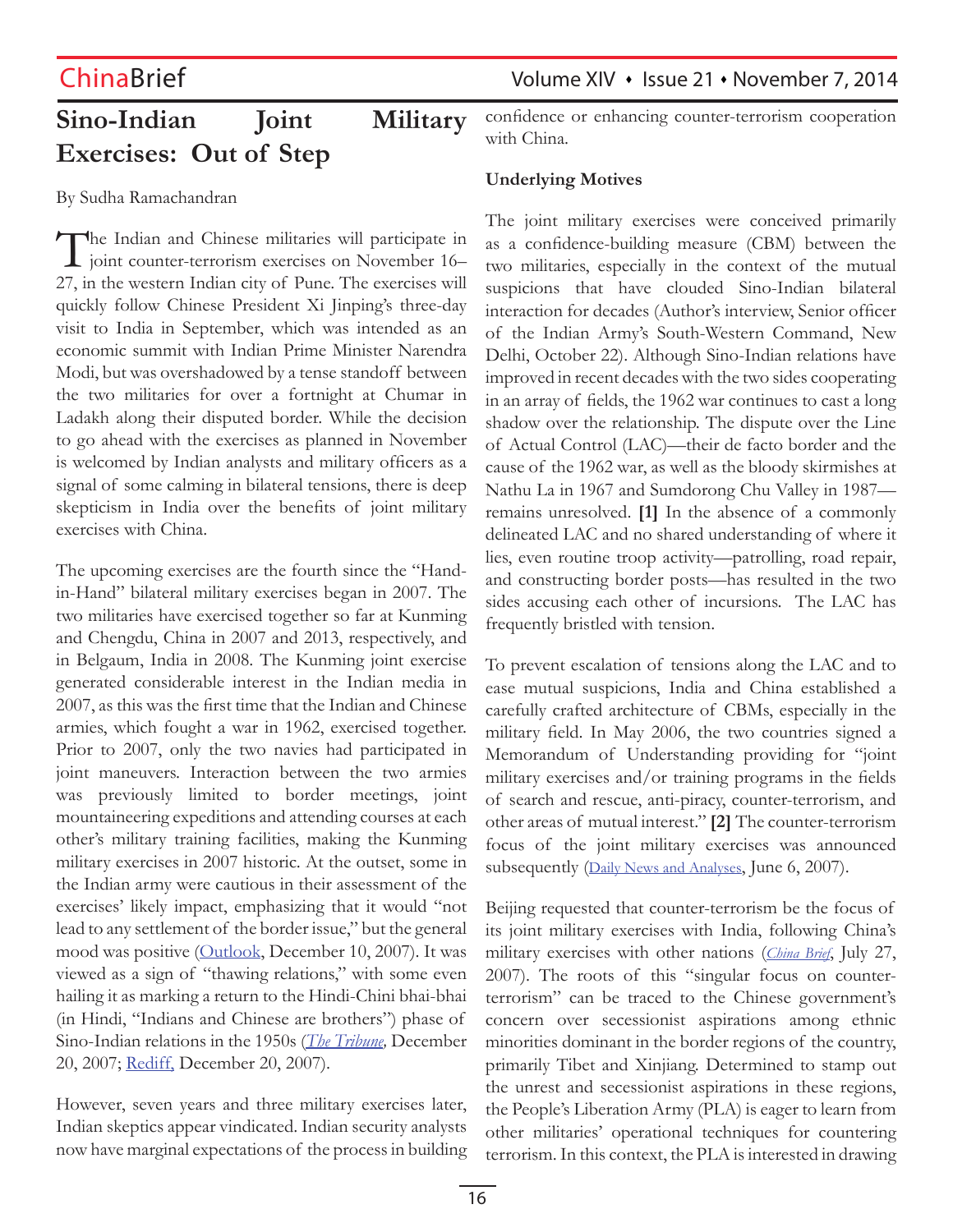from the Indian military's rich experience in tackling terrorism and insurgency in Jammu and Kashmir and the Northeast (Author's Interview, Col. R. Hariharan, a former military intelligence specialist in the Indian Army, Chennai, October 23).

Despite doubts on the practical value of counterterrorism exercises with China, Delhi went along with the terrorism focus of the exercises, hoping perhaps that this would nudge China into expanding cooperation with India on terrorism-related issues. Between January 2001, when the Chinese government first indicated willingness "to cooperate with India in countering this menace [terrorism] to regional security and stability" and 2006– 2007, when the two governments were discussing joint counter-terrorism exercises, there was some progress (The Hindu, January 14, 2001). The two sides were engaging in annual talks within a counter-terrorism dialogue mechanism set up in 2002. Besides, concern in China was growing over the religious radicalization of Uighurs in Xinjiang and Pakistan's role in this process. These developments opened up the possibility, however small, of some empathy, if not cooperation, from China over India's troubles with terrorism emanating from Pakistan. Indeed, such hopes may have played a role in India giving in to some Chinese requests for counter-terrorism exercises in the hope that Beijing would reciprocate. **[3]**

For India, participating in joint military exercises with China helped counter criticism at home and abroad over its excessive tilt toward the United States from 2005 to 2007. India's interest in the Quadrilateral Initiative, an "axis of democracies" proposed by the Japanese government that was to include India, Japan, the United States and Australia, and India's hosting of a massive naval exercise in 2007 in the Bay of Bengal involving these countries, caused concerns: Left parties at home argued that India was being drawn into the United States' orbit, and Beijing alleged that these moves were aimed at containing China. The Sino-Indian joint military exercises were useful to counter such criticism (Frontline, September 8, 2007; Outlook, December 10, 2007; The Hindu, June 14, 2007).

## **Building Confidence?**

Despite the joint exercises' origins as an important part of bilateral CBM measures to tackle mutual suspicions over the border dispute, the exercises have not only failed to prevent or even reduce escalating tensions along the LAC—there has been an increase in the frequency and magnitude of flare-ups here in recent years—but they have fallen victim to the border dispute itself. For example, India suspended the joint military exercises and other exchanges between 2010 and 2013 when Beijing refused a visa to the Indian army's Northern Area Commander, Lt. Gen. B. S. Jaiswal, in 2010 because he "controlled" a "disputed area," Jammu and Kashmir (The Hindu, August 27, 2010). Clearly, the border dispute determines the fate of the joint exercises, rather than the joint exercises contributing to easing suspicions over the border. According to one retired Indian military officer, given the "limited say" the Indian military has in determining the bilateral CBMs, even on security and strategic issues, and the "peripheral role" that the joint exercises play in the larger confidence building between the two countries, the joint exercises are more of a "barometer of the progress of CBMs" between the two countries, rather than a major influence in shaping it (Author's Interview, Col. R. Hariharan, a former military intelligence specialist in the Indian Army, Chennai, October 23).

The utility of the exercises is greatly hindered by the size and deployment zone of the participants. While the joint exercises have contributed to building trust between participants at a personal level between the two militaries, evident in the bonhomie and camaraderie visible at the exercises, the troops participating are not actually those deployed at the border, meaning tensions and mistrust along the border have yet to be addressed (*The Hindu*, December 27, 2007). Furthermore, the number of troops participating in each exercise is too small to even begin having a positive impact on the two armies—the upcoming exercise, for instance, is expected to include around 130 soldiers from each side. Unlike the joint exercises between the Indian and Chinese navies, which are more substantial in content as well as productive in results, the joint army exercises have been disappointing so far. **[4]**

## **Elephant in the Room**

As for facilitating learning from each other's tactics and best practices, the value of the Sino-Indian counter-terrorism exercises is limited by their basic content. Compared with the content, frequency, regularity and magnitude of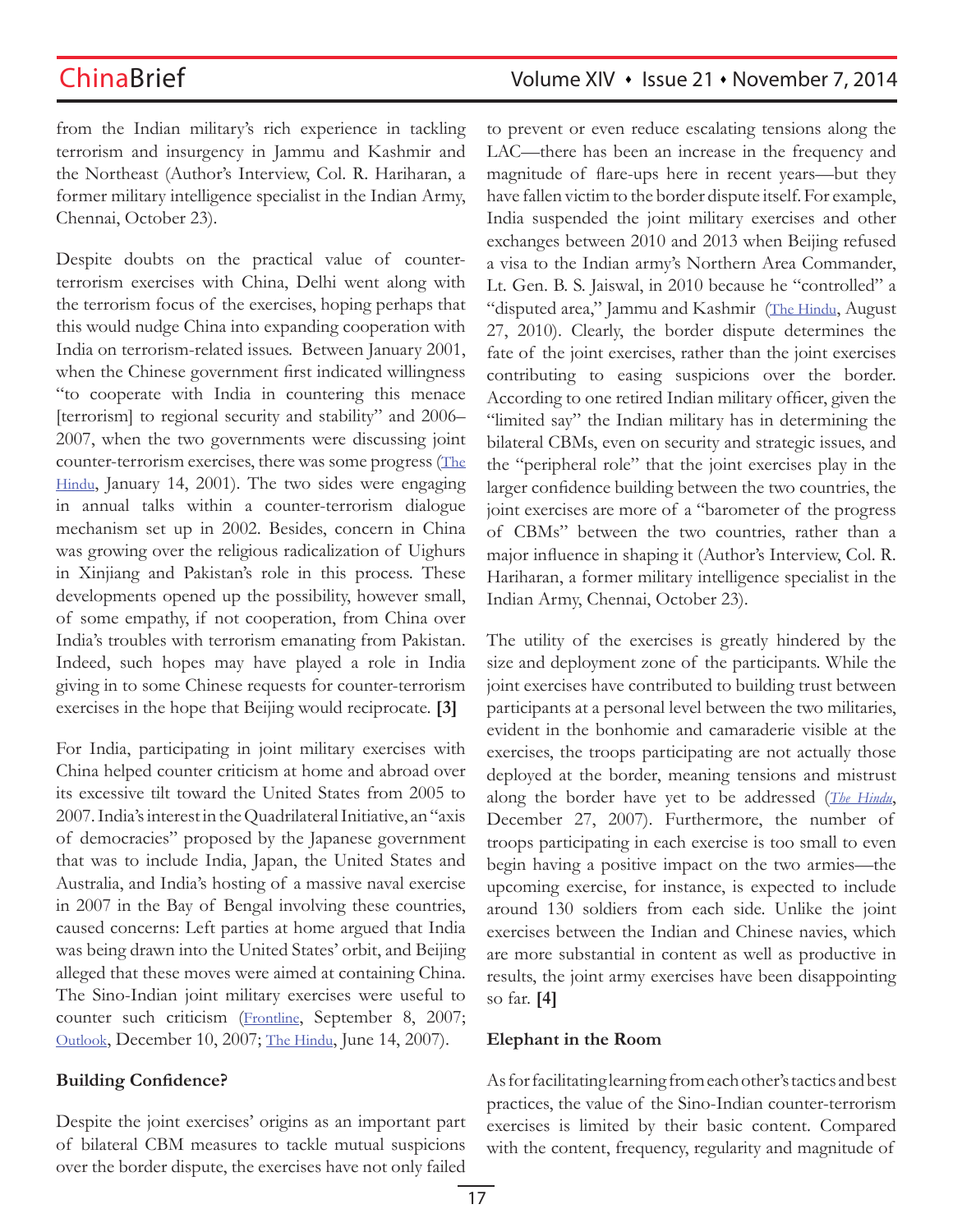its joint military exercises with Russia, China's counterterrorism exercises with India are miniscule and marginal. The low-level counter-terrorism exercises with India are a reflection of the limited cooperation on terrorism-related issues between the two countries, which is an outcome of the complex India-China-Pakistan relationship.

While China and Pakistan are close allies and have what their governments refer to as an "all-weather relationship," India's relations with Pakistan, in contrast, have been acrimonious, especially over Islamabad's support and sanctuary to anti-India terrorist groups. On terrorismrelated issues which impact India, China has preferred to stand by Pakistan. For instance, Beijing repeatedly blocked United Nations Security Council (UNSC) action against the Jamaat-ud-Dawa (JuD), a front of the Lashkar-e-Taiba (LeT). The LeT, which is a Pakistanbacked terrorist organization that the UN outlawed in 2002, has carried out several attacks in India. It was only after the November 2008 terrorist attacks in Mumbai, where the JuD and LeT's involvement was laid bare, that China, fearing global isolation on the issue, voted in the UNSC to declare it a terrorist organization and impose sanctions on its leaders (*First Post*, August 2, 2011).

China is unlikely to cooperate with India on terrorismrelated issues, as this would "impinge on its 'special relationship' with Pakistan," according to an Indian terrorism analyst. Indeed, Beijing has been careful to ensure that its joint counter-terrorism exercises with India do not ruffle feathers in Islamabad. The venue of the upcoming exercises was originally Bhatinda in the northern Indian state of Punjab, which borders Pakistan. The location was changed on China's request, as Beijing was concerned that Bhatinda's proximity to Pakistan's border would send the "wrong message to its all weather friend" (Author's Interview, Ajai Sahni, Executive Director, Institute for Conflict Management, New Delhi, October 22). This "sensitivity" to its relationship with Pakistan rather than to India's concerns has prevented counter-terrorism cooperation from deepening.

Some Indian analysts are drawing attention to China's unease with Pakistan in the context of growing evidence of terrorist groups in Xinjiang receiving sanctuary and support from Pakistan. They point to cracks in the Sino-Pakistani relationship opening up space for greater

# ChinaBrief **ChinaBrief** Volume XIV • Issue 21 • November 7, 2014

Sino-Indian counter-terrorism co-operation (First Post, October 19). However, this is unlikely. China's traditional approach to Pakistan's role in Xinjiang has been to resolve these issues directly with Islamabad. Beijing seems "confident" of this approach, as it has yielded results: On several occasions, Pakistan has picked up and handed over Uyghur terrorists to China (Author's Interview, Ajai Sahni, New Delhi, October 22). Consequently, the possibility of the joint counter-terrorism exercises leading to operational cooperation, especially in the case of terrorist attacks that have Pakistani linkages and origins, seems rather remote.

## **The Road Ahead**

India's approach to counter-terrorism cooperation with China is pragmatic. While Delhi would have liked more meaningful joint counter-terrorism exercises and more robust cooperation, it is aware that these are unrealistic expectations given the Sino-Pakistan relationship. Therefore, Delhi has set its sights low and India has not challenged China's reluctance to cooperate publicly on counter-terrorism issues. India has also not pressed China to publicly acknowledge Pakistan's support of terrorist groups. Yet, India hopes that China will prod Pakistan in private to halt such support, driving India to continue its counter-terrorism cooperation with China, including the largely symbolic and marginally fruitful counter-terrorism exercises.

The joint military exercises, along with other military CBMs, were put in place to ease mutual suspicion and build confidence. Yet the absence of confidence on multiple fronts has resulted in the two sides putting in place weak, insubstantial and ineffective joint exercises. Thus the joint exercises are caught in a dangerous cycle of suspicion. The process needs to be institutionalized, and Delhi and Beijing can draw inspiration and ideas from the far more successful Sino-Russian joint military exercises. The joint military exercises could facilitate a more potent CBM if the two sides act to step up its content, participation and frequency. Most importantly, joint exercises and other CBMs can only do so much to prevent conflict escalation. The underlying cause for the tension—the border dispute—needs to be addressed, as even the most robust CBMs cannot be a substitute for a long-term resolution of the border dispute.